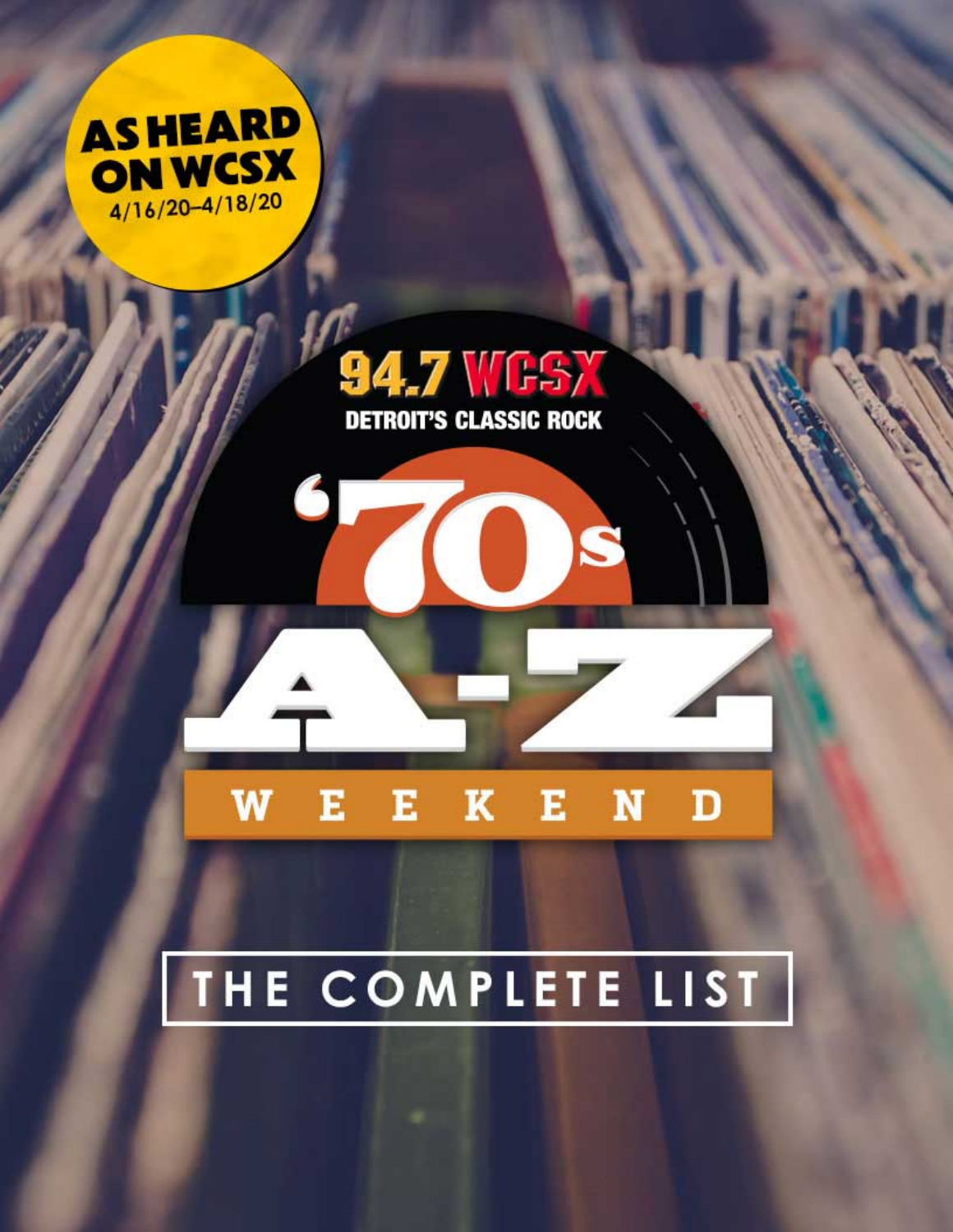

**A** 

- After Midnight **Eric Clapton**
- Ah! Leah! **Donnie Iris**
- Ain't Talkin' 'bout Love **Van Halen**
- Ain't Too Proud to Beg **The Rolling Stones**
- All My Love **Led Zeppelin**
- All Right Now **Free**
- All the Young Dudes **Mott the Hoople**
- Already Gone **Eagles**
- American Girl **Tom Petty and the Heartbreakers**
- American Pie **Don McLean**
- American Woman **The Guess Who**
- Amie **Pure Prairie League**
- Angie **The Rolling Stones**
- Another Brick in the Wall (Part 2) **Pink Floyd**
- Aqualung **Jethro Tull**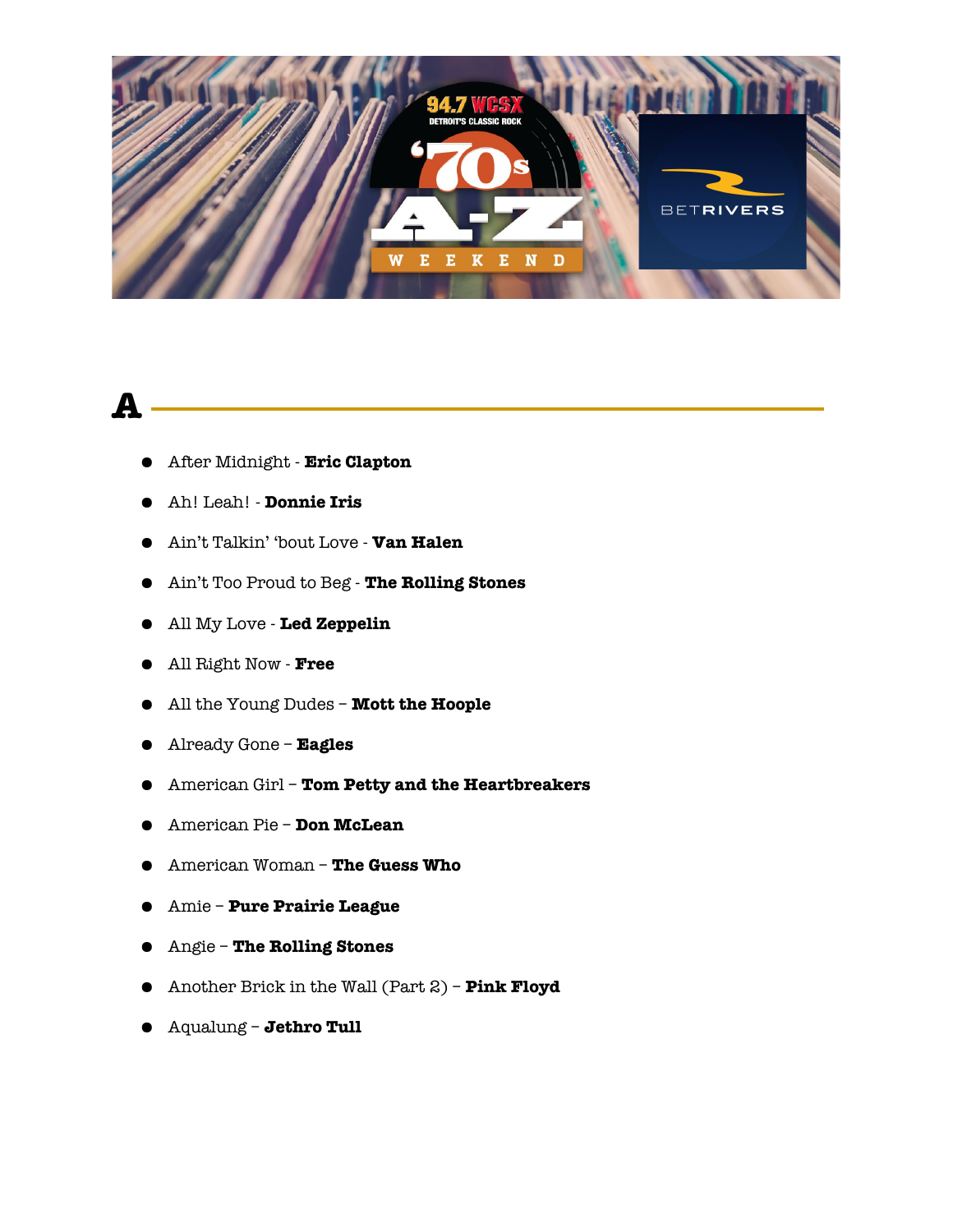

#### **B**

- Baba O'Riley **The Who**
- Baby Blue **Badfnger**
- Baby Hold On **Eddie Money**
- Baby, I Love Your Way **Peter Frampton**
- Back in the Saddle **Aerosmith**
- Bad Case of Loving You (Doctor, Doctor) **Robert Palmer**
- Bad Company **Bad Company**
- Bad Motor Scooter **Montrose**
- Bad Time **Grand Funk Railroad**
- Baker Street **Gerry Rafferty**
- Ballad of Dwight Fry **Alice Cooper**
- The Ballad of Curtis Loew **Lynyrd Skynyrd**
- Ballroom Blitz **Sweet**
- Band on the Run **Paul McCartney and Wings**
- Bang a Gong (Get It On) **T. Rex**
- Bargain **The Who**
- Barracuda **Heart**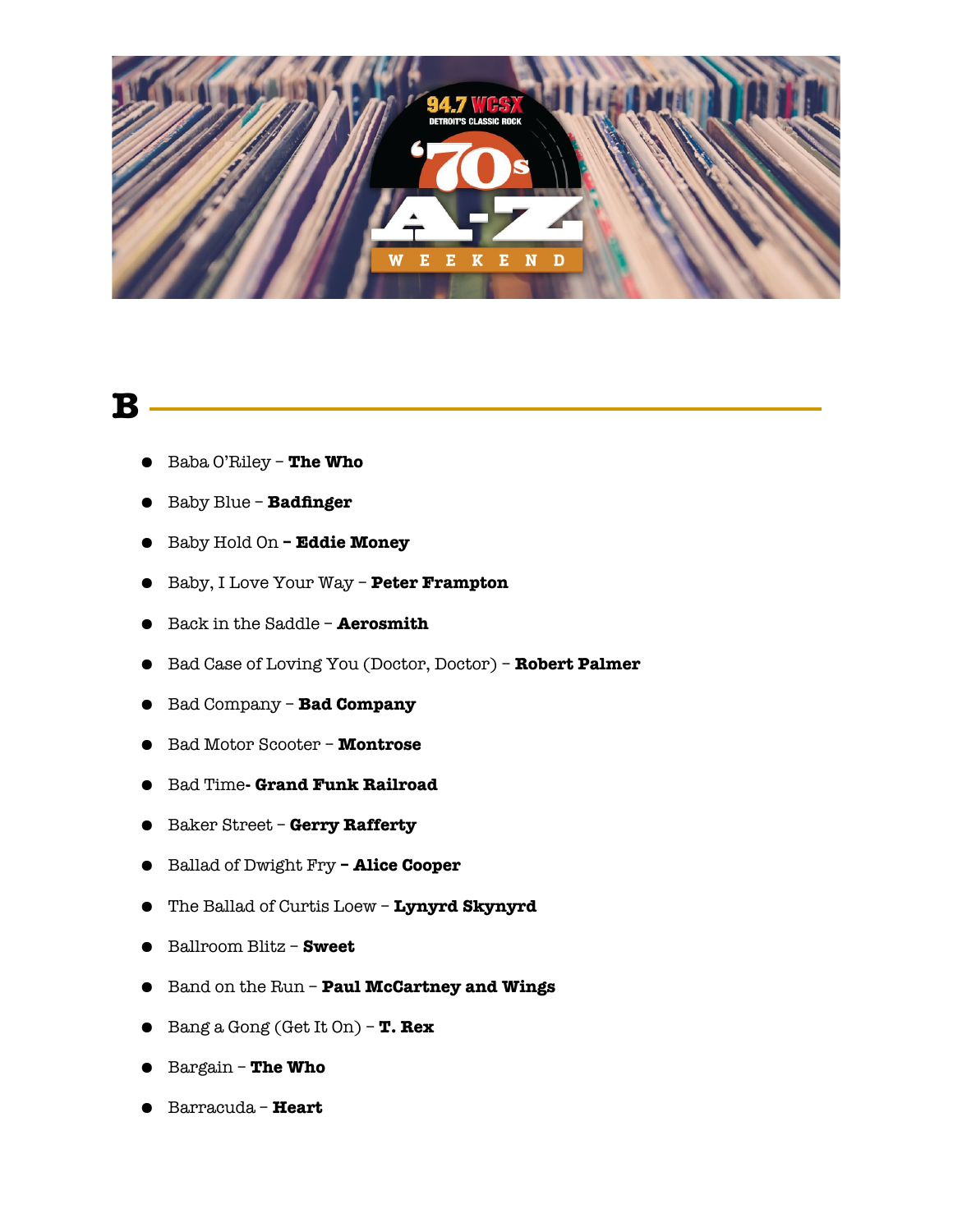

- The Battle of Evermore **Led Zeppelin**
- Beast of Burden **The Rolling Stones**
- Beautiful Girls **Van Halen**
- Beautiful Loser **Bob Seger**
- Behind Blue Eyes **The Who**
- Be My Lover- **Alice Cooper**
- Bennie and the Jets **Elton John**
- Best of My Love **Eagles**
- Bicycle Race **Queen**
- Big Balls **AC/DC**
- Big Shot **Billy Joel**
- Bitch **The Rolling Stones**
- The Bitch is Back **Elton John**
- Black Betty **Ram Jam**
- Black Dog **Led Zeppelin**
- Black Magic Woman/Gypsy Queen **Santana**
- Black Water **The Doobie Brothers**
- Blinded by the Light **Manfred Mann's Earth Band**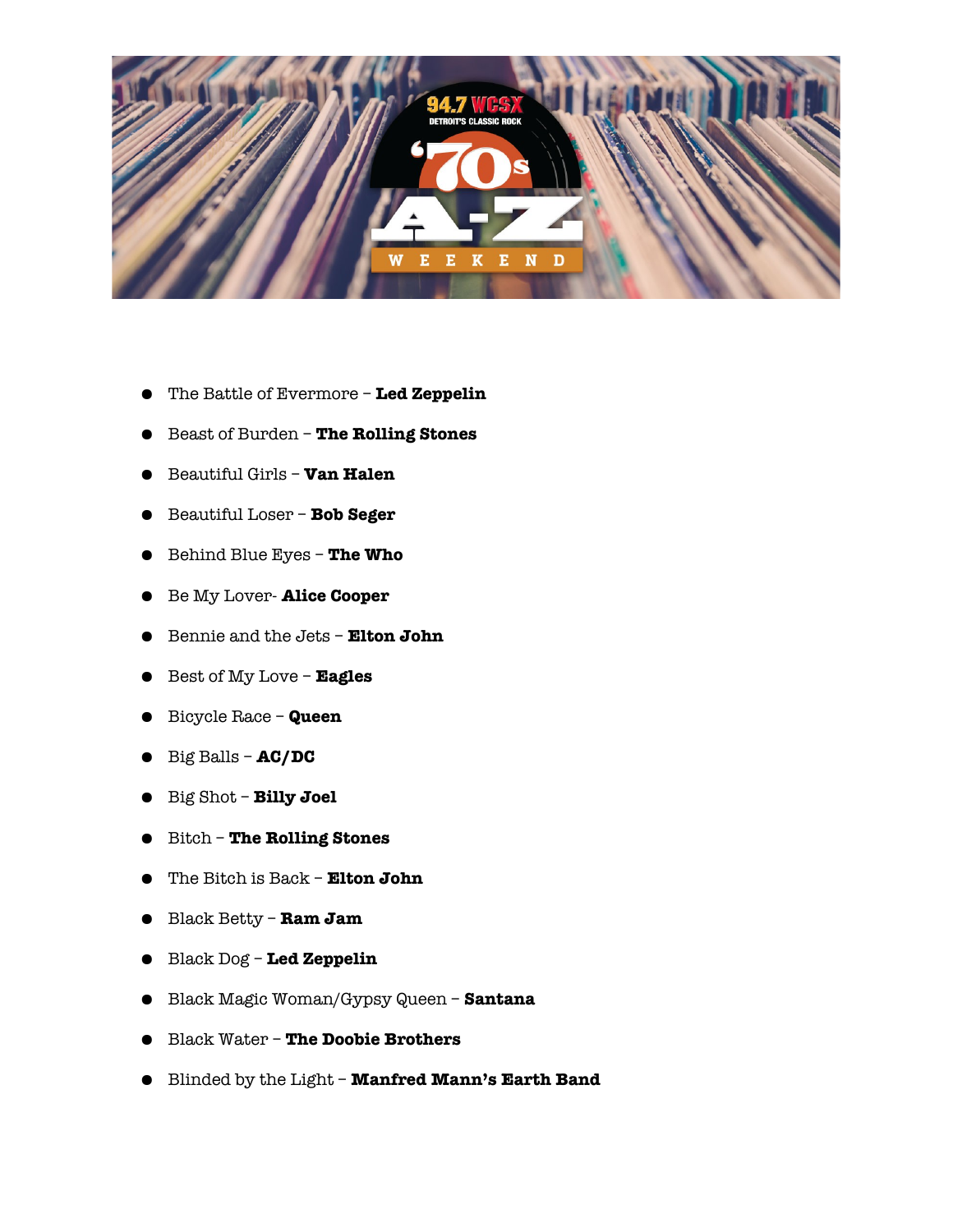

- Bloody Well Right **Supertramp**
- Blue Collar Man (Long Nights) **Styx**
- Blue Morning, Blue Day **Foreigner**
- Blue Sky **The Allman Brothers Band**
- Bohemian Rhapsody **Queen**
- Born to Run **Bruce Springsteen**
- The Boys Are Back in Town **Thin Lizzy**
- Brain Damage/Eclipse **Pink Floyd**
- Breakdown **The Alan Parsons Project**
- Breakdown **Tom Petty and the Heartbreakers**
- Breakfast in America **Supertramp**
- Brother Louie **Stories**
- Brown Sugar **The Rolling Stones**
- Bungle in the Jungle **Jethro Tull**
- Bye Bye Love **The Cars**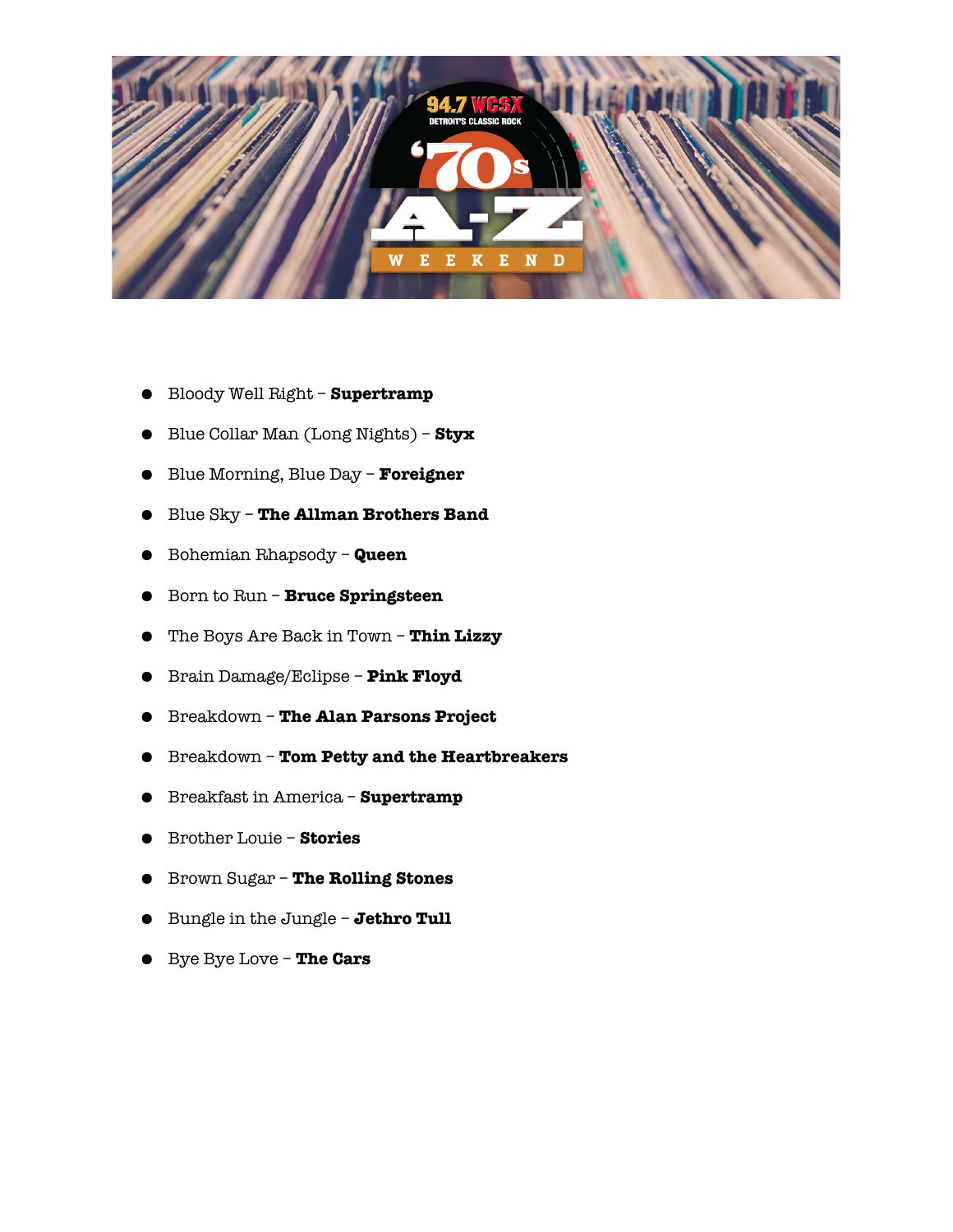

#### **C**

- Call Me the Breeze **Lynyrd Skynyrd**
- Calling Dr. Love **KISS**
- Can't Get Enough **Bad Company**
- Can't You Hear Me Knocking **The Rolling Stones**
- Can't You See **The Marshall Tucker Band**
- Candy-O **The Cars**
- Carry On **Crosby, Stills, Nash & Young**
- Carry On Wayward Son **Kansas**
- Casey Jones **Grateful Dead**
- Cat Scratch Fever **Ted Nugent**
- The Chain **Fleetwood Mac**
- Champagne Jam **Atlanta Rhythm Section**
- Changes **David Bowie**
- Cheap Sunglasses **ZZ Top**
- Children of the Sun **Billy Thorpe**
- China Grove **The Doobie Brothers**
- Cinnamon Girl **Neil Young with Crazy Horse**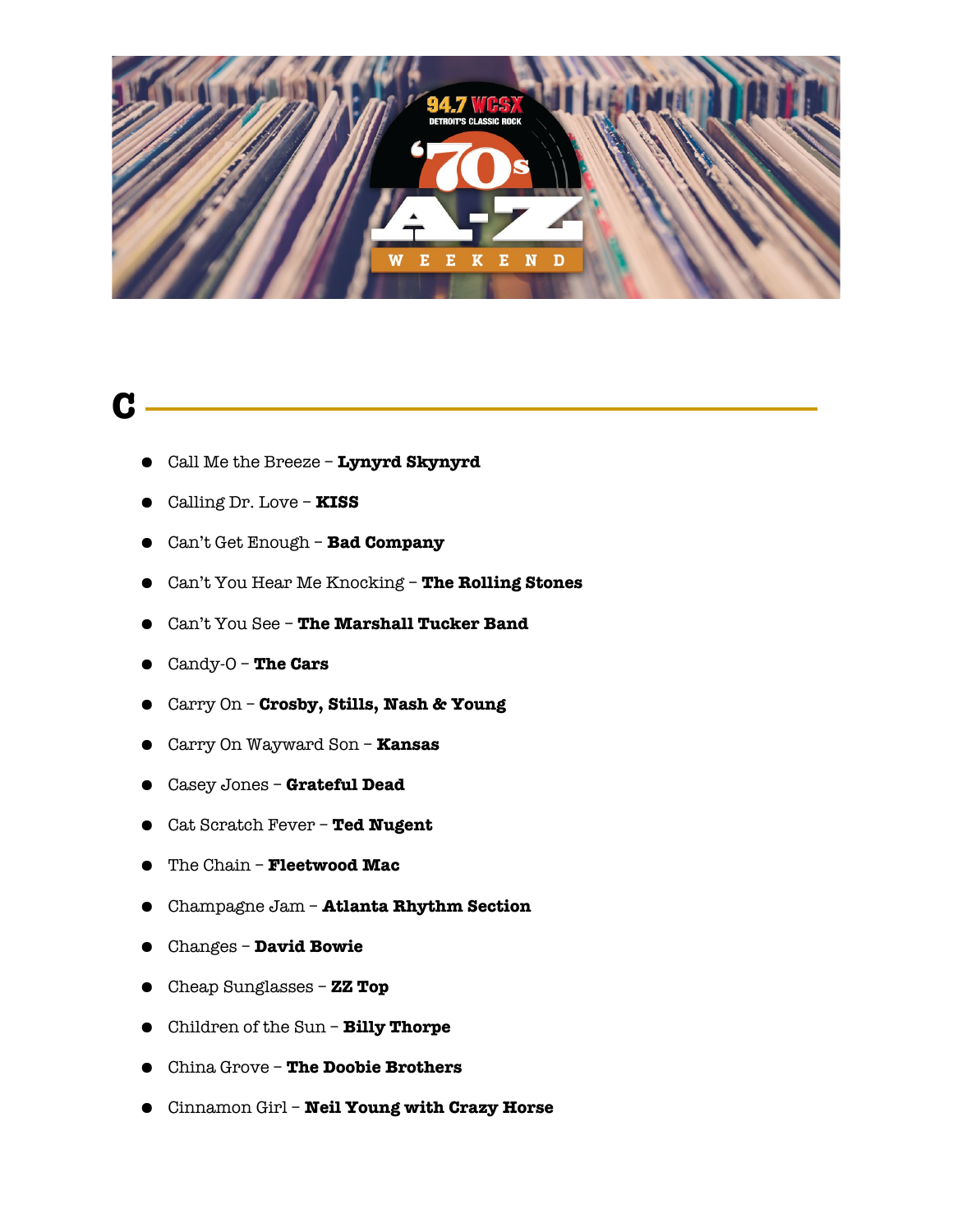

- Closer to the Heart **Rush**
- Cocaine **Eric Clapton**
- Cold as Ice **Foreigner**
- Cold Gin **KISS**
- Come Sail Away **Styx**
- Come to Poppa **Bob Seger & the Silver Bullet Band**
- Come Together **Aerosmith**
- Comfortably Numb **Pink Floyd**
- Couldn't Get It Right **Climax Blues Band**
- The Cover of 'Rolling Stone' **Dr. Hook & the Medicine Show**
- Cowboy Song **Thin Lizzy**
- Crazy On You **Heart**
- Crocodile Rock **Elton John**
- Cross-Eyed Mary **Jethro Tull**
- Crystal Ball **Styx**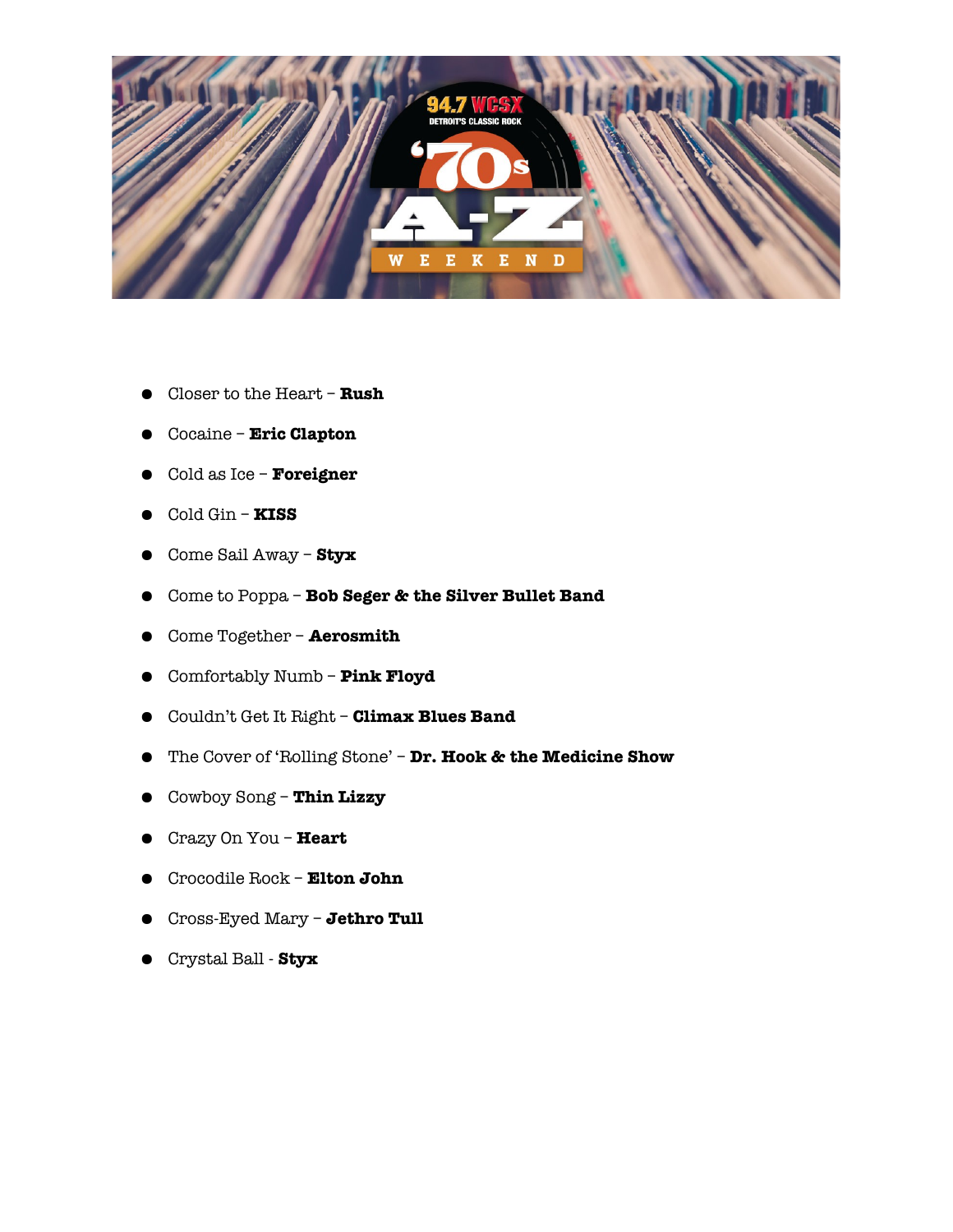

#### **D**

- D'yer Mak'er **Led Zeppelin**
- Dance the Night Away **Van Halen**
- Dancing Days **Led Zeppelin**
- Dangerous Type **The Cars**
- Daniel **Elton John**
- Deacon Blues **Steely Dan**
- Desperado **Eagles**
- Detroit Breakdown **J Geils**
- Detroit Rock City **KISS**
- Deuce **KISS**
- The Devil Went Down to Georgia **The Charlie Daniels Band**
- Dirty Deeds Done Dirty Cheap **AC/DC**
- Do It Again **Steely Dan**
- Do Ya **Electric Light Orchestra**
- Do You Feel Like We Do- **Peter Frampton**
- Do You Know What I Mean **Lee Michaels**
- Doctor, My Eyes **Jackson Browne**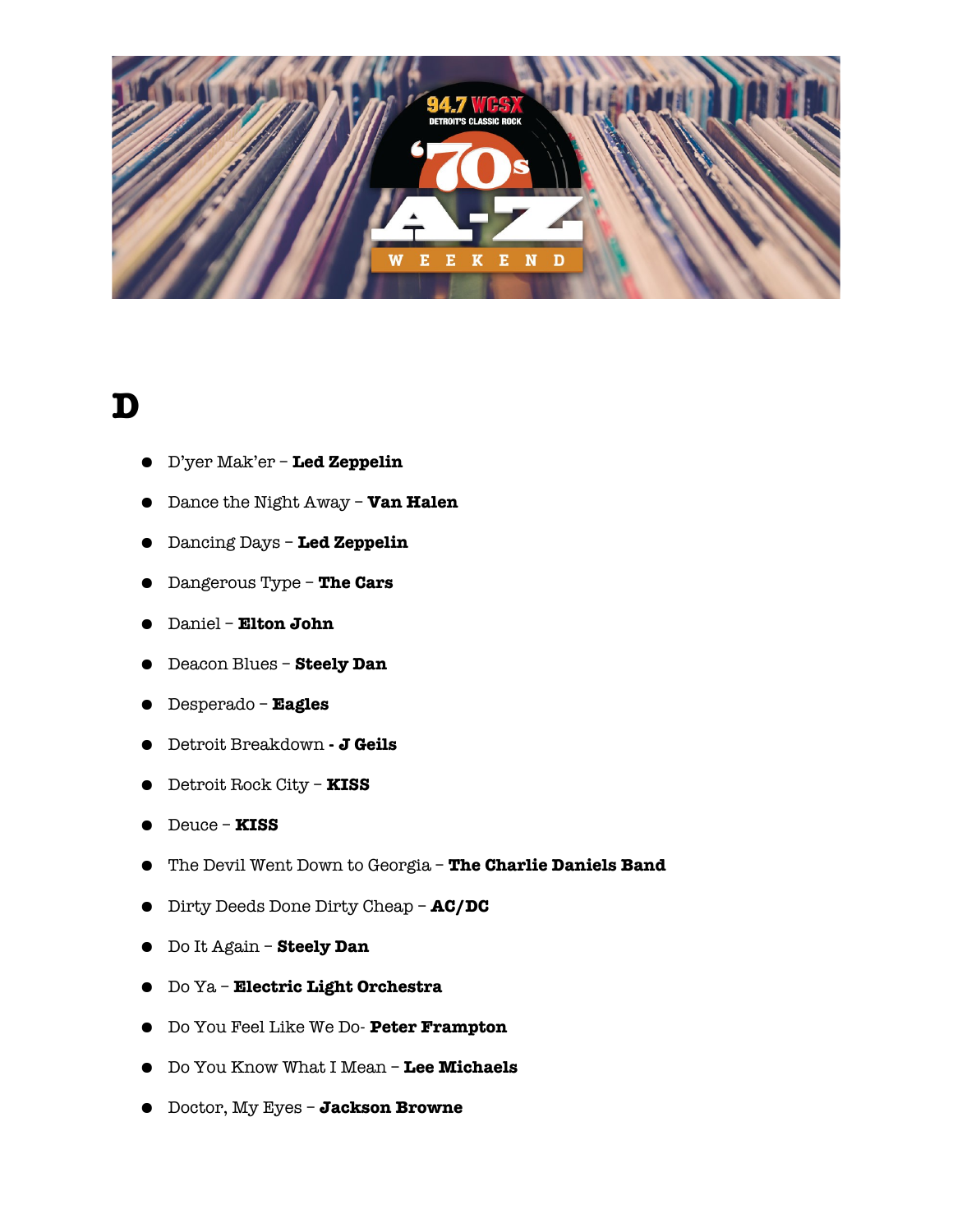

- Dog Eat Dog **Ted Nugent**
- Domino **Van Morrison**
- Don't Ask Me No Questions **Lynyrd Skynyrd**
- Don't Bring Me Down **Electric Light Orchestra**
- Don't Do Me Like That **Tom Petty and the Heartbreakers**
- (Don't Fear) The Reaper **Blue Öyster Cult**
- Don't Let the Sun Go Down On Me **Elton John**
- Don't Look Back **Boston**
- Don't Stop **Fleetwood Mac**
- Don't Stop Me Now **Queen**
- Doo Doo Doo Doo (Heartbreaker) **Rolling Stones**
- Double Vision **Foreigner**
- Dream On **Aerosmith**
- Dream Police **Cheap Trick**
- Dream Weaver **Gary Wright**
- Dreamboat Annie **Heart**
- Dreams **Fleetwood Mac**
- Dreams I'll Never See **Molly Hatchet**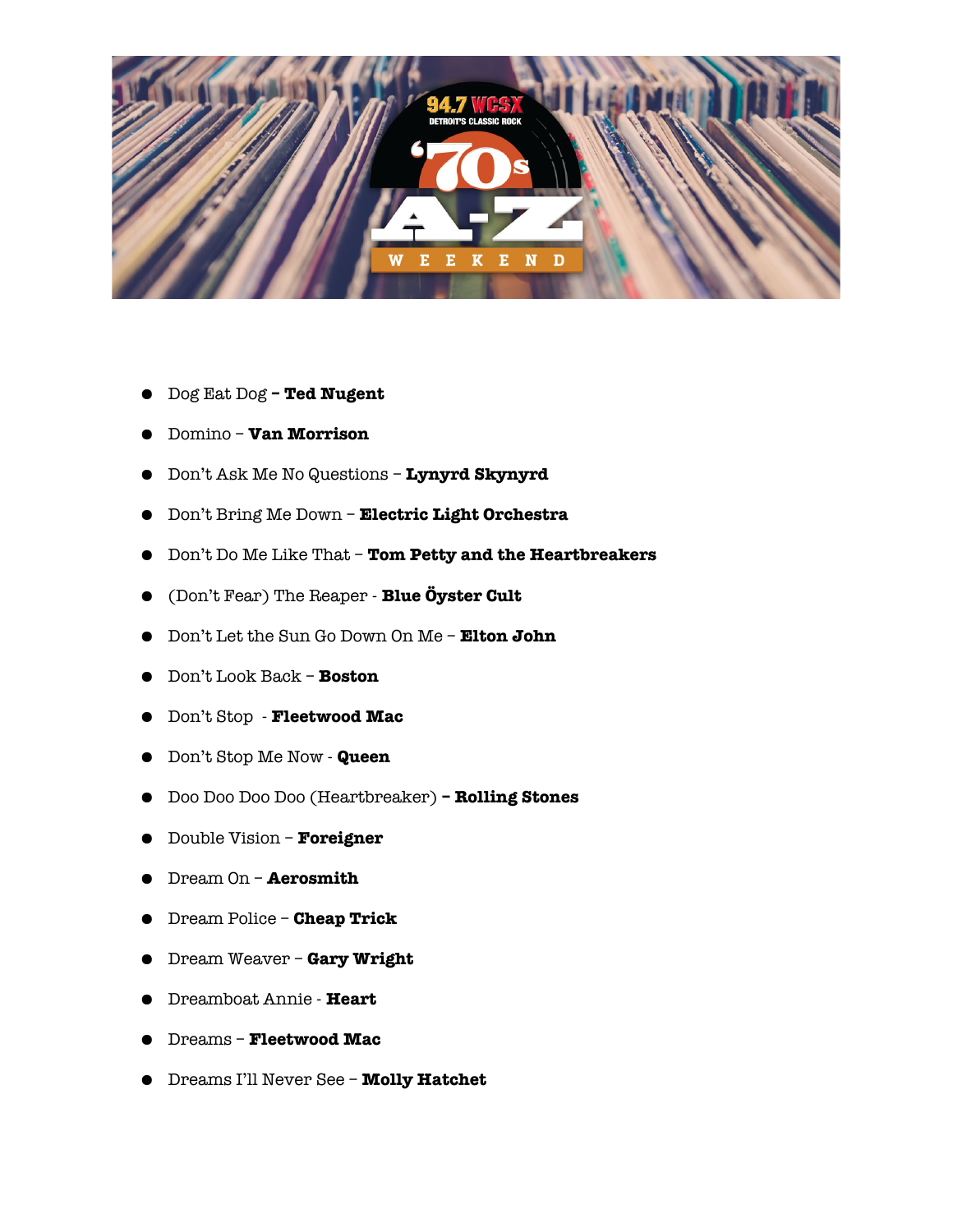

- Driver's Seat **Sniff 'n' the Tears**
- Dust in the Wind **Kansas**

#### **E**

- Easy Livin' **Uriah Heep**
- Ebony Eyes **Bob Welch**
- Elected **Alice Cooper**
- Even the Losers **Tom Petty and the Heartbreakers**
- Every Time I Think of You **The Babys**
- Evil Ways **Santana**
- Evil Woman **Electric Light Orchestra**

#### **F**

- Fame **David Bowie**
- Fat Bottomed Girls **Queen**
- Feel Like a Number **Bob Seger & the Silver Bullet Band**
- Feel Like Makin' Love **Bad Company**
- Feelin' Satisfed **Boston**
- Feelin' Stronger Every Day **Chicago**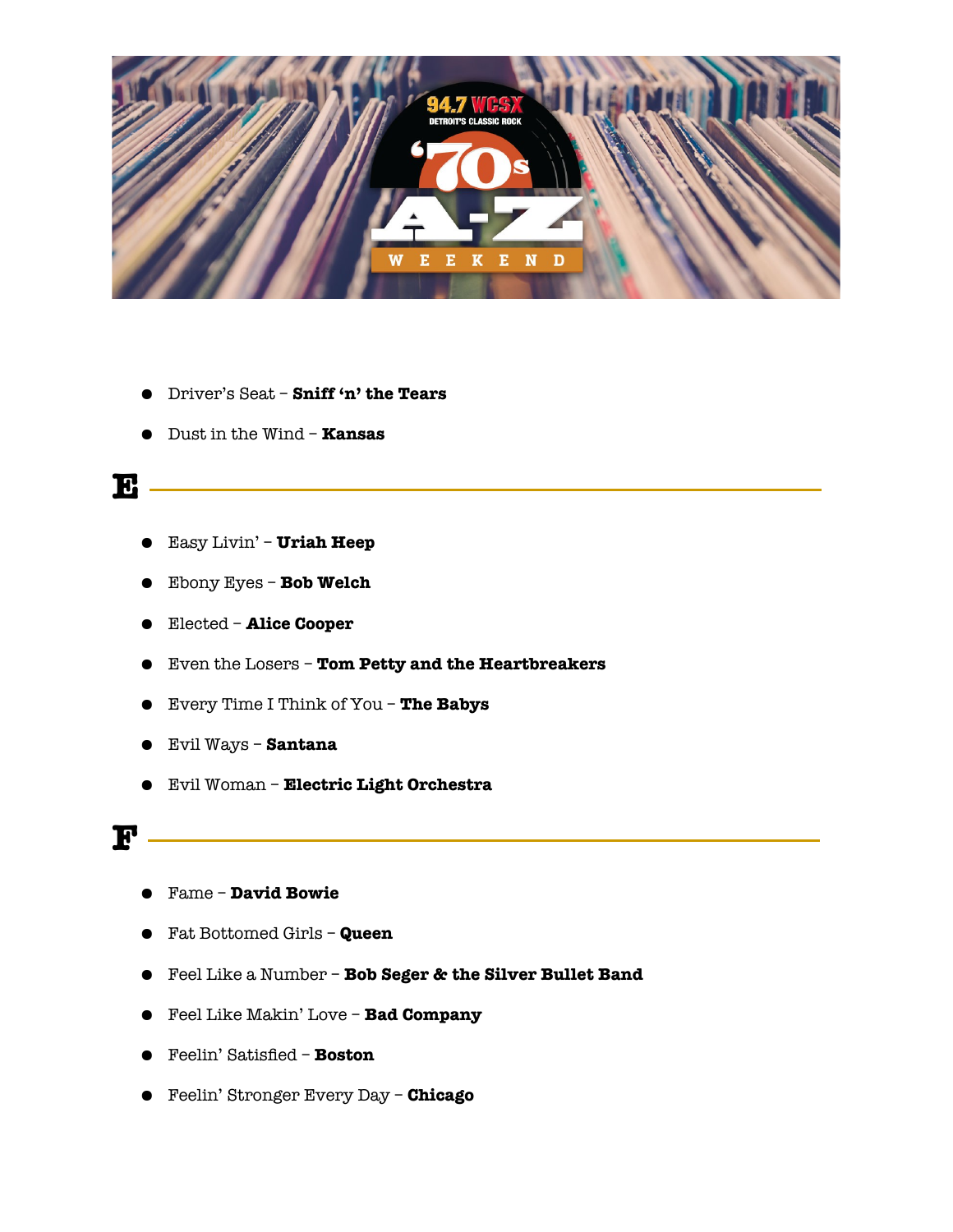

- Feeling That Way/Anytime **Journey**
- Feels Like the First Time **Foreigner**
- The Fire Down Below **Bob Seger & the Silver Bullet Band**
- Flirtin' with Disaster **Molly Hatchet**
- Fly by Night **Rush**
- Fly Like an Eagle **Steve Miller Band**
- FM (No Static at All) **Steely Dan**
- Fool for the City **Foghat**
- Fool in the Rain **Led Zeppelin**
- Fooled Around and Fell in Love **Elvin Bishop**
- Fooling Yourself (The Angry Young Man) **Styx**
- Foreplay/Long Time- **Boston**
- Fox on the Run **Sweet**
- Frankenstein **The Edgar Winter Group**
- Free-for-All **Ted Nugent**
- Free Ride **The Edgar Winter Group**
- Freebird **Lynyrd Skynyrd**
- From the Beginning- **Emerson, Lake & Palmer**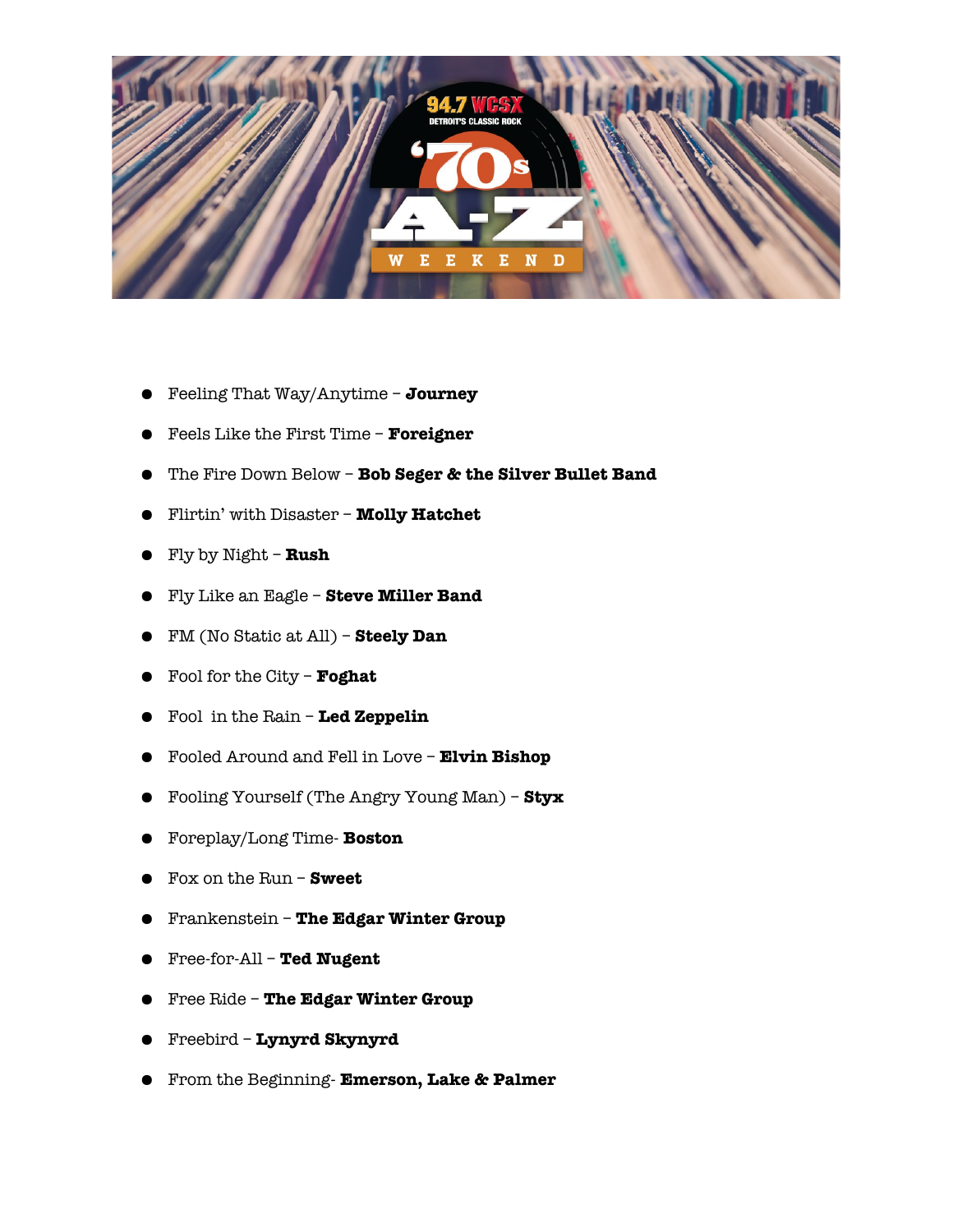

- Funeral for a Friend/Love Lies Bleeding **Elton John**
- Funk #49 **James Gang**

#### **G**

- Gallows Pole **Led Zeppelin**
- Gimme Back My Bullets **Lynyrd Skynyrd**
- Gimme Some Water **Eddie Money**
- Gimme Three Steps **Lynyrd Skynyrd**
- Girls Got Rhythm **AC/DC**
- Give a Little Bit **Supertramp**
- Give It to Me **The J. Geils Band**
- Go All the Way **Raspberries**
- Go Your Own Way **Fleetwood Mac**
- Godzilla **Blue Öyster Cult**
- Going Mobile **The Who**
- Going to California **Led Zeppelin**
- Gold Dust Woman **Fleetwood Mac**
- Golden Country **REO Speedwagon**
- Golden Years **David Bowie**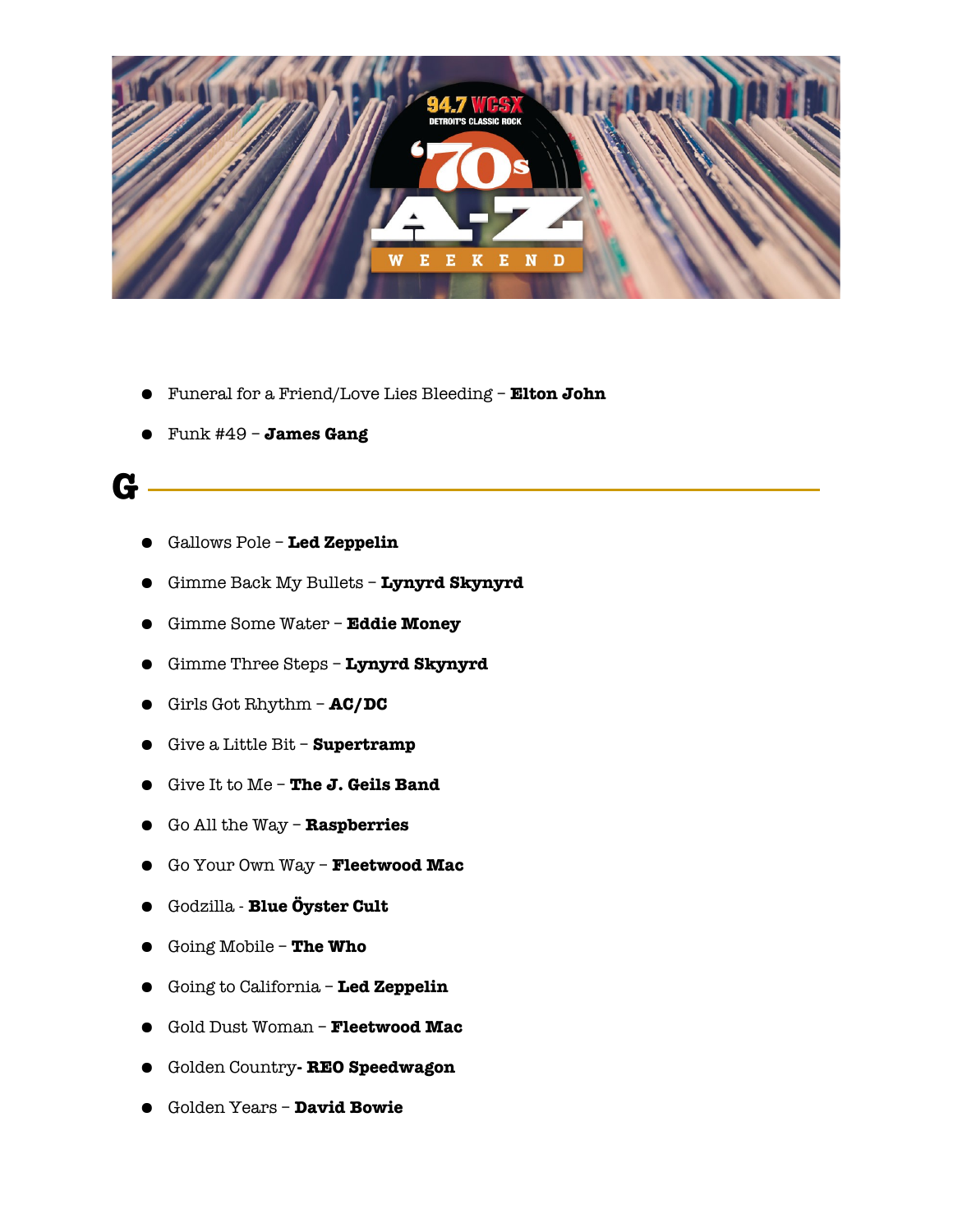

- Good Lovin' Gone Bad **Bad Company**
- Good Times Roll **The Cars**
- Goodbye Stranger **Supertramp**
- Goodbye Yellow Brick Road **Elton John**
- The Grand Illusion **Styx**
- Great White Buffalo **Ted Nugent**
- Green-Eyed Lady **Sugarloaf**
- Green Grass & High Tides **Outlaws**

#### **H**

- Hair of the Dog **Nazareth**
- Hard Luck Woman **KISS**
- Have a Cigar **Pink Floyd**
- Head Games **Foreigner**
- Heard It in a Love Song **The Marshall Tucker Band**
- Heart of Glass **Blondie**
- Heart of Gold **Neil Young**
- Heartache Tonight **Eagles**
- Heartbreaker **Pat Benatar**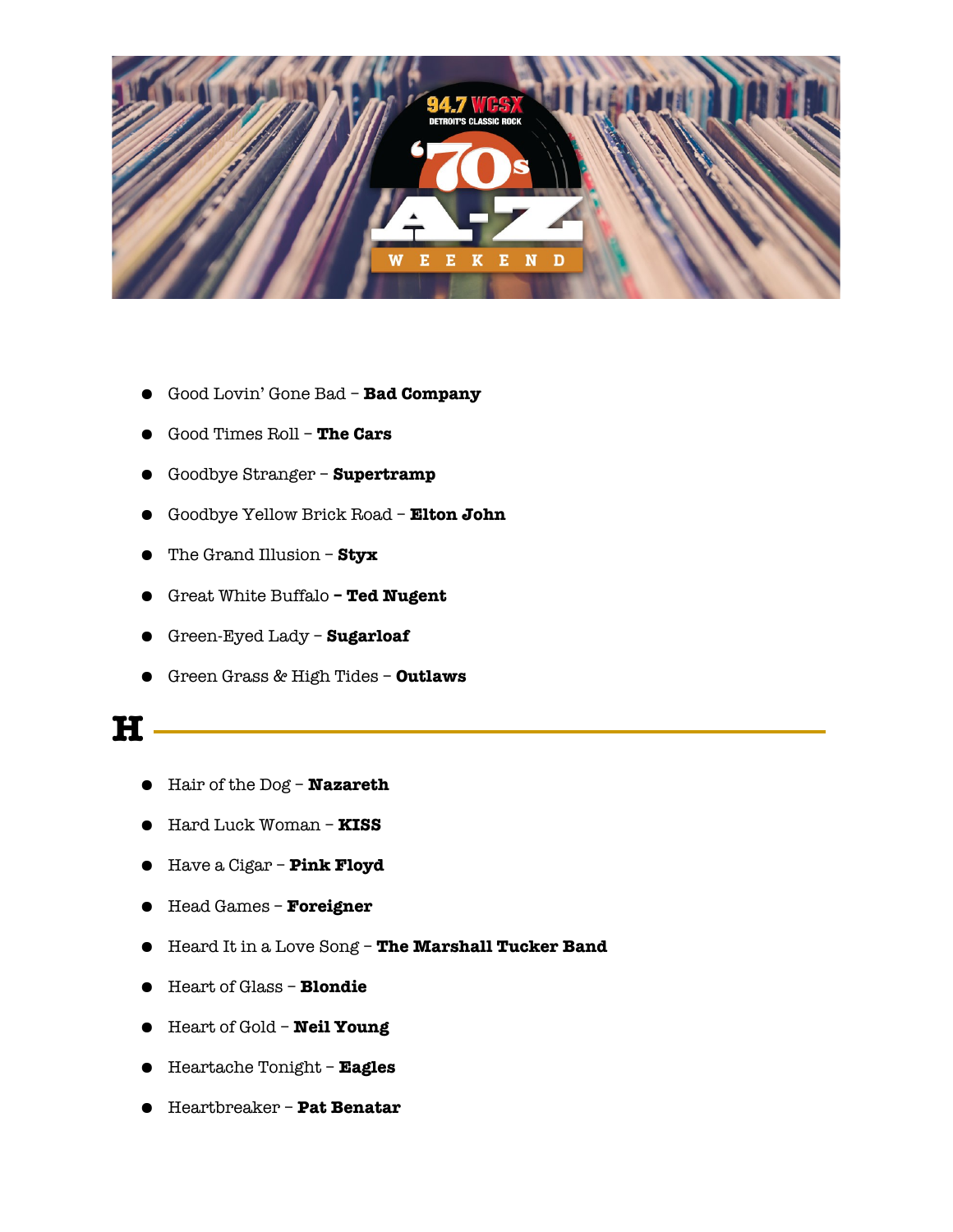

- (Doo Doo Doo Doo Doo) Heartbreaker **The Rolling Stones**
- Helen Wheels **Paul McCartney and Wings**
- Hello It's Me **Todd Rundgren**
- Here Comes My Girl **Tom Petty and the Heartbreakers**
- Hey Hey, My My (Into the Black) **Neil Young & Crazy Horse**
- Hey, Hey, What Can I Do **Led Zeppelin**
- Hey You- **Pink Floyd**
- Highway Song **Blackfoot**
- Highway Star **Deep Purple**
- Highway to Hell **AC/DC**
- Hitch a Ride- **Boston**
- Hocus Pocus **Focus**
- Hold the Line **Toto**
- Hold Your Head Up **Argent**
- Hollywood Nights **Bob Seger & the Silver Bullet Band**
- A Horse with No Name **America**
- Hot Blooded **Foreigner**
- Hot Legs- **Rod Stewart**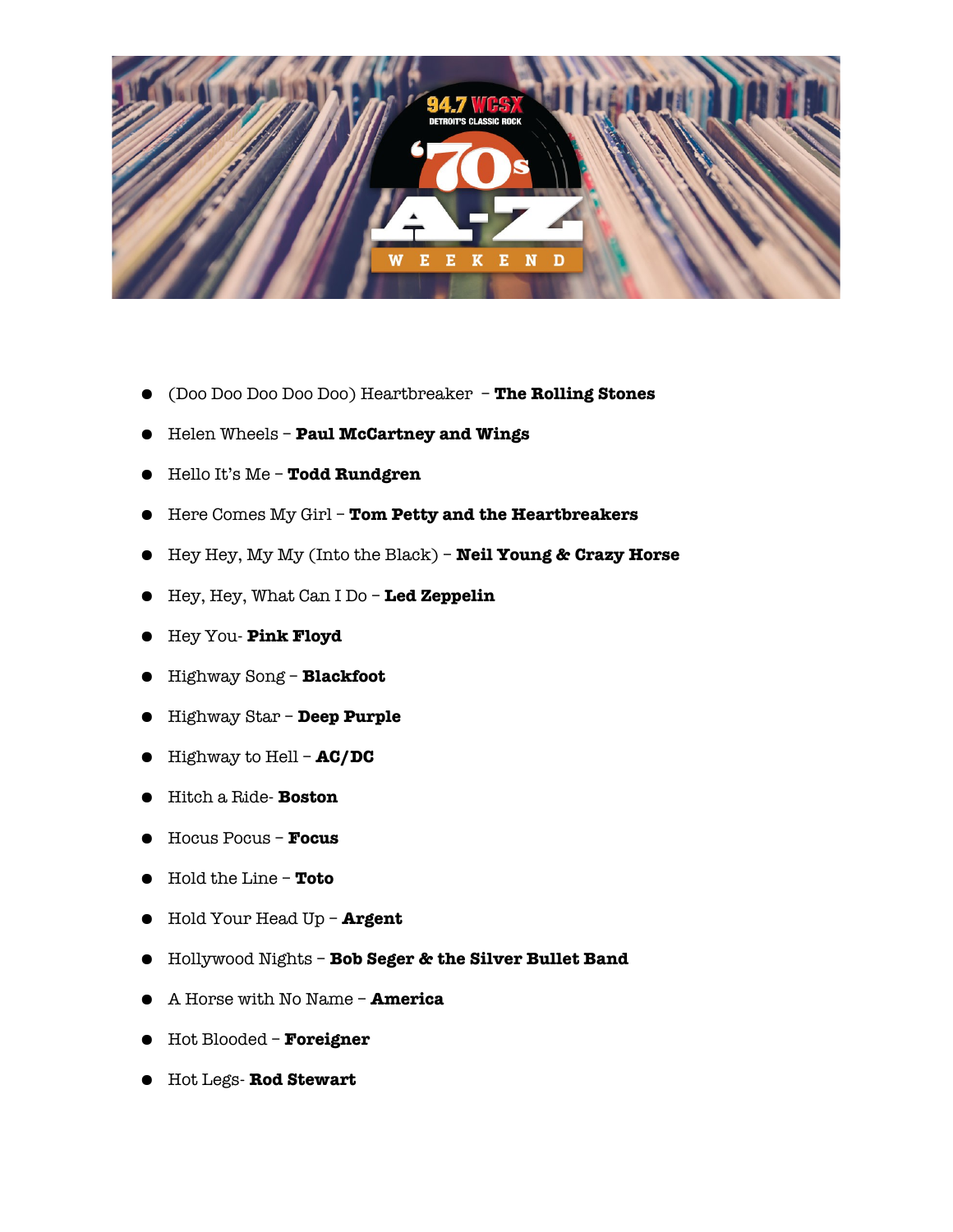

- Hot Rod Lincoln **Commander Cody and His Lost Planet Airmen**
- Hotel California **Eagles**
- (Ain't Nothin' But a) House Party **The J. Geils Band**
- Houses of the Holy **Led Zeppelin**
- How Long **Ace**

#### **I**

- I Don't Want to Know **Fleetwood Mac**
- I Drink Alone **George Thorogood and the Destroyers**
- I Hear You Knocking **Dave Edmunds**
- I Just Want to Celebrate **Rare Earth**
- I Just Want to Make Love to You **Foghat**
- I Like to Rock **April Wine**
- I Love Rock 'n Roll **Joan Jett & the Blackhearts**
- I Need a Lover **John Cougar**
- I Need to Know **Tom Petty and the Heartbreakers**
- I Shot the Sheriff- **Eric Clapton**
- I Want You to Want Me **Cheap Trick**
- I'd Love to Change the World- **Ten Years After**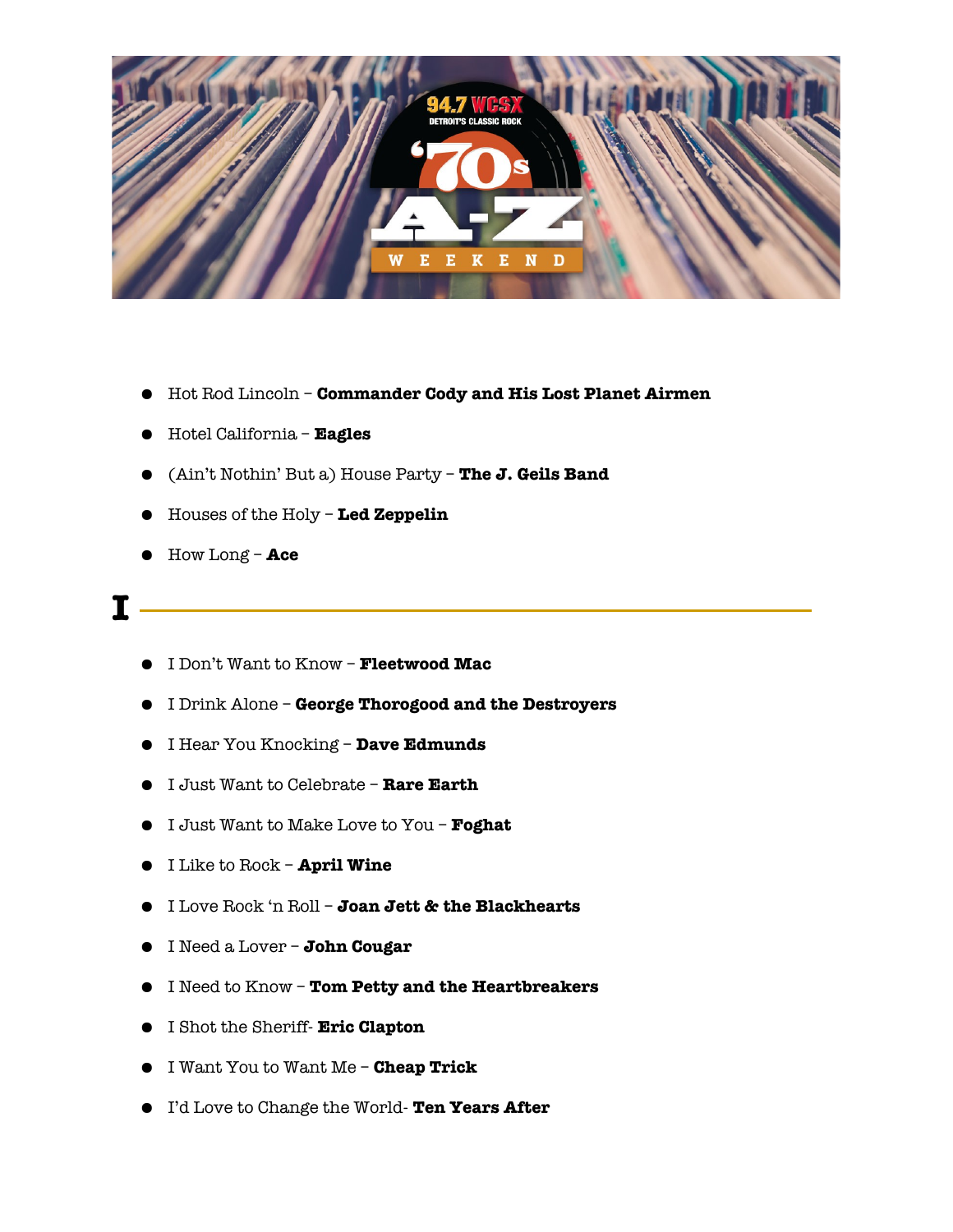

- I'm Bad, I'm Nationwide **ZZ Top**
- I'm Eighteen **Alice Cooper**
- I'm Just a Singer (In a Rock and Roll Band) **The Moody Blues**
- I'm Your Captain (Closer to Home) **Grand Funk Railroad**
- I've Seen All Good People- **Yes**
- Ice Cream Man **Van Halen**
- If You Wanna Get to Heaven **Ozark Mountain Daredevils**
- Imagine **John Lennon**
- Immigrant Song **Led Zeppelin**
- In the City **Eagles**
- In the Evening **Led Zeppelin**
- In the Summertime **Mungo Jerry**
- Instant Karma **John Lennon**
- Iron Man **Black Sabbath**
- It Don't Come Easy **Ringo Starr**
- It's a Long Way to the Top (If You Wanna Rock 'n' Roll) **AC/DC**
- It's Only Love **ZZ Top**
- It's Only Rock 'n Roll (But I Like It) **The Rolling Stones**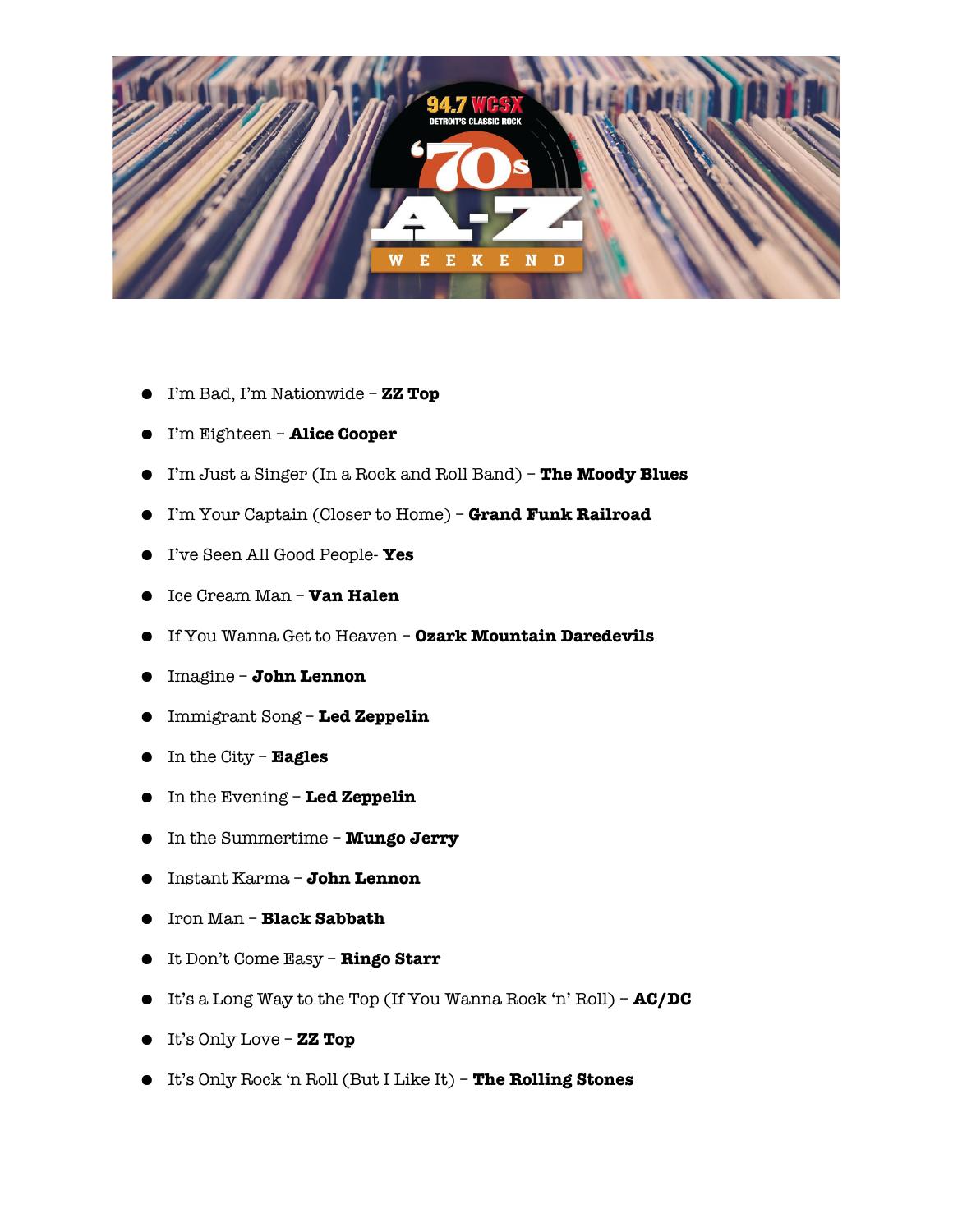

● I Wanna be Sedated – **The Ramones**

#### $J$

- Jailbreak **Thin Lizzy**
- Jamie's Cryin' **Van Halen**
- Jane **Jefferson Starship**
- The Jean Genie **David Bowie**
- Jessica **The Allman Brothers Band**
- Jet **Paul McCartney and Wings**
- Jet Airliner **Steve Miller Band**
- Join Together **The Who**
- The Joker **Steve Miller Band**
- Josie **Steely Dan**
- Jungle Love **Steve Miller Band**
- Just Got Paid **ZZ Top**
- Just the Same Way **Journey**
- Just What I Needed **The Cars**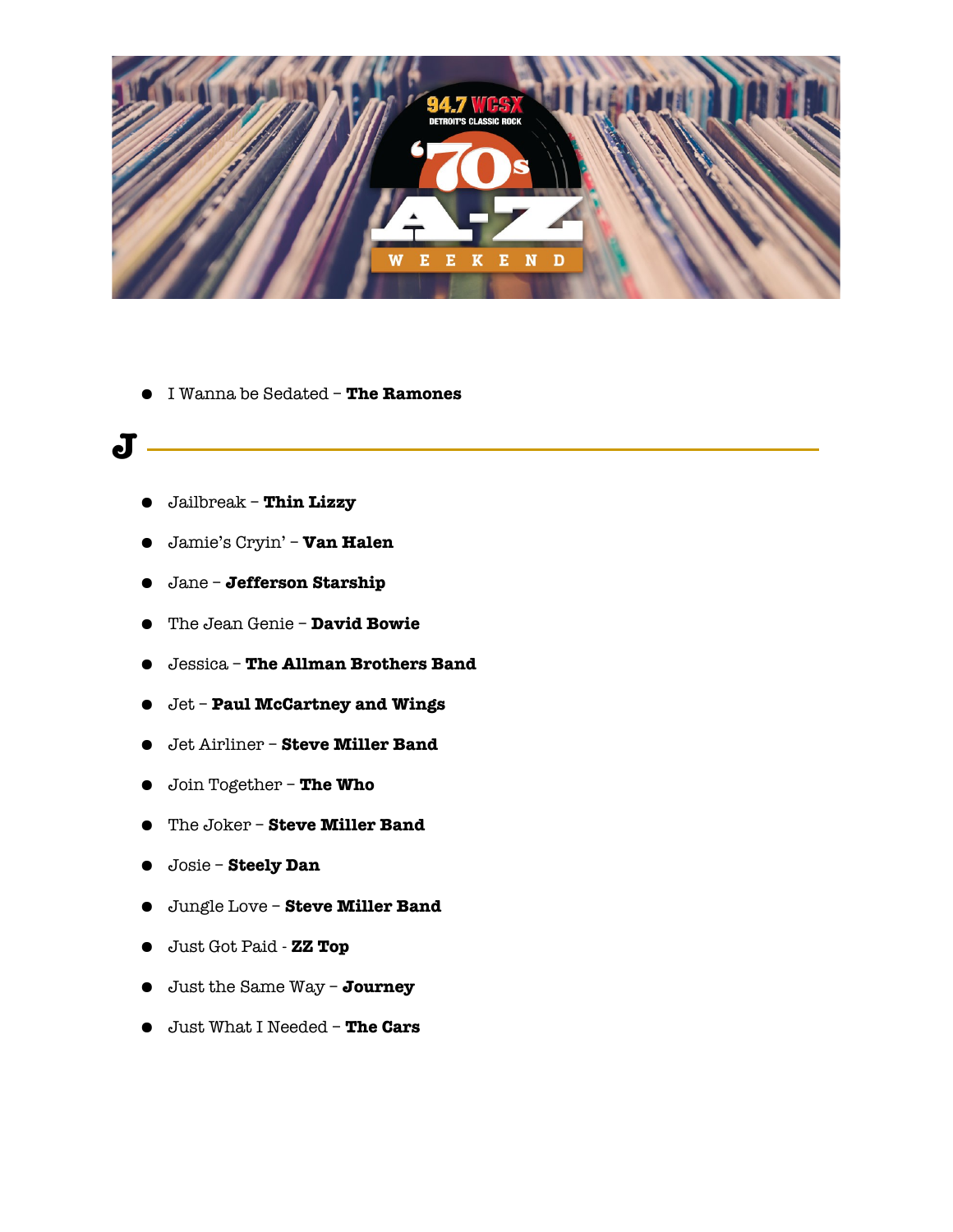

#### **K**

- Karn Evil 9 **Emerson, Lake & Palmer**
- Kashmir **Led Zeppelin**
- Katmandu **Bob Seger**
- Keep On Smilin' **Wet Willie**
- Keep Pushin' **REO Speedwagon**

<u> 1999 - Johann Barnett, f</u>

- Keep Yourself Alive- **Queen**
- Kick It Out **Heart**
- Killer Queen **Queen**

#### **L**

- L.A. Woman **The Doors**
- La Grange- **ZZ Top**
- Lady **Styx**
- Landslide **Fleetwood Mac**
- Last Child **Aerosmith**
- Lay Down Sally **Eric Clapton**
- Lay It on the Line **Triumph**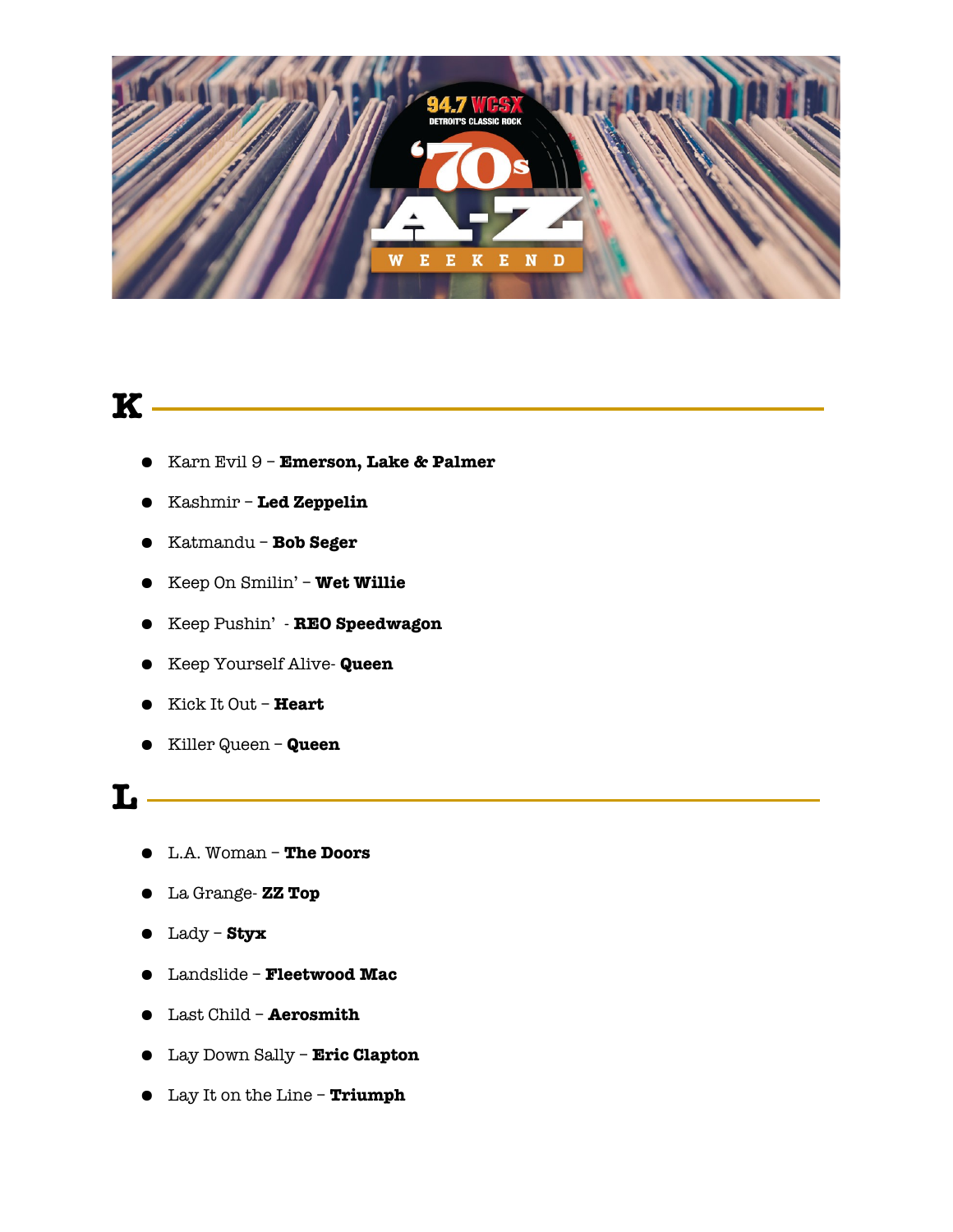

- Layla **Derek and the Dominos**
- Lazy **Deep Purple**
- Let it Rain- **Eric Clapton**
- Let It Ride **Bachman-Turner Overdrive**
- Let Me Take You Home Tonight **Boston**
- Let's Go **The Cars**
- Levon **Elton John**
- Lido Shuffe **Boz Scaggs**
- Life in the Fast Lane **Eagles**
- Life's Been Good **Joe Walsh**
- Light Up **Styx**
- Lights **Journey**
- Listen to Her Heart **Tom Petty and the Heartbreakers**
- Listen to the Music **The Doobie Brothers**
- Live and Let Die **Paul McCartney and Wings**
- Livin' Thing **Electric Light Orchestra**
- The Load-Out/Stay- **Jackson Browne**
- Locomotive Breath **Jethro Tull**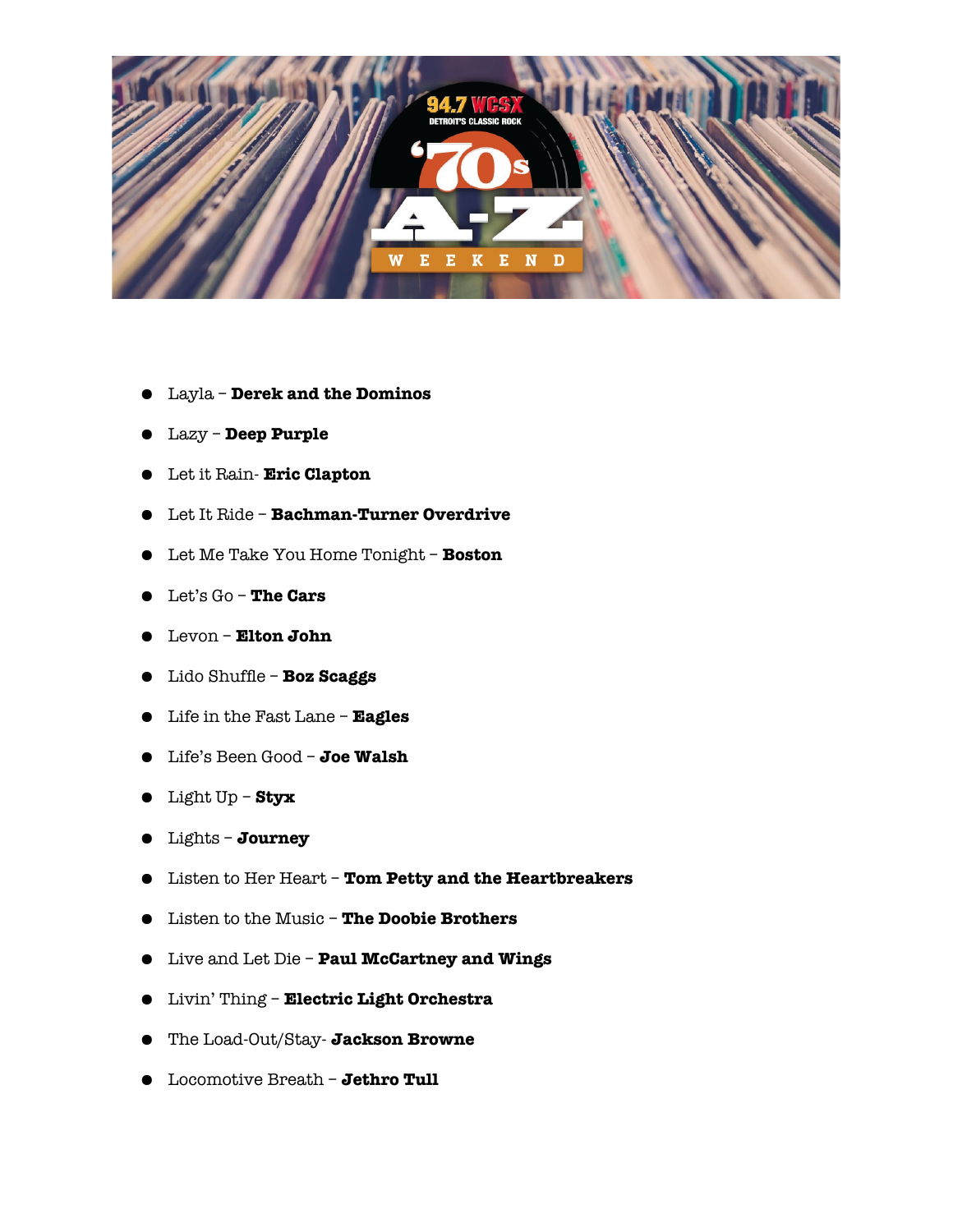

- The Logical Song **Supertramp**
- Lola **The Kinks**
- London Calling **The Clash**
- Long Cool Woman in a Black Dress **The Hollies**
- Long Distance Runaround/ The Fish **Yes**
- Long Live Rock **The Who**
- Long, Long Way From Home **Foreigner**
- The Long Run- **Eagles**
- Long Train Runnin' **The Doobie Brothers**
- Lorelei **Styx**
- Love Alive **Heart**
- Love Gun **KISS**
- Love Her Madly **The Doors**
- Love Hurts **Nazareth**
- Love Is Alive **Gary Wright**
- Love Is Like Oxygen **Sweet**
- Love Is the Drug **Roxy Music**
- Love Me Two Times **The Doors**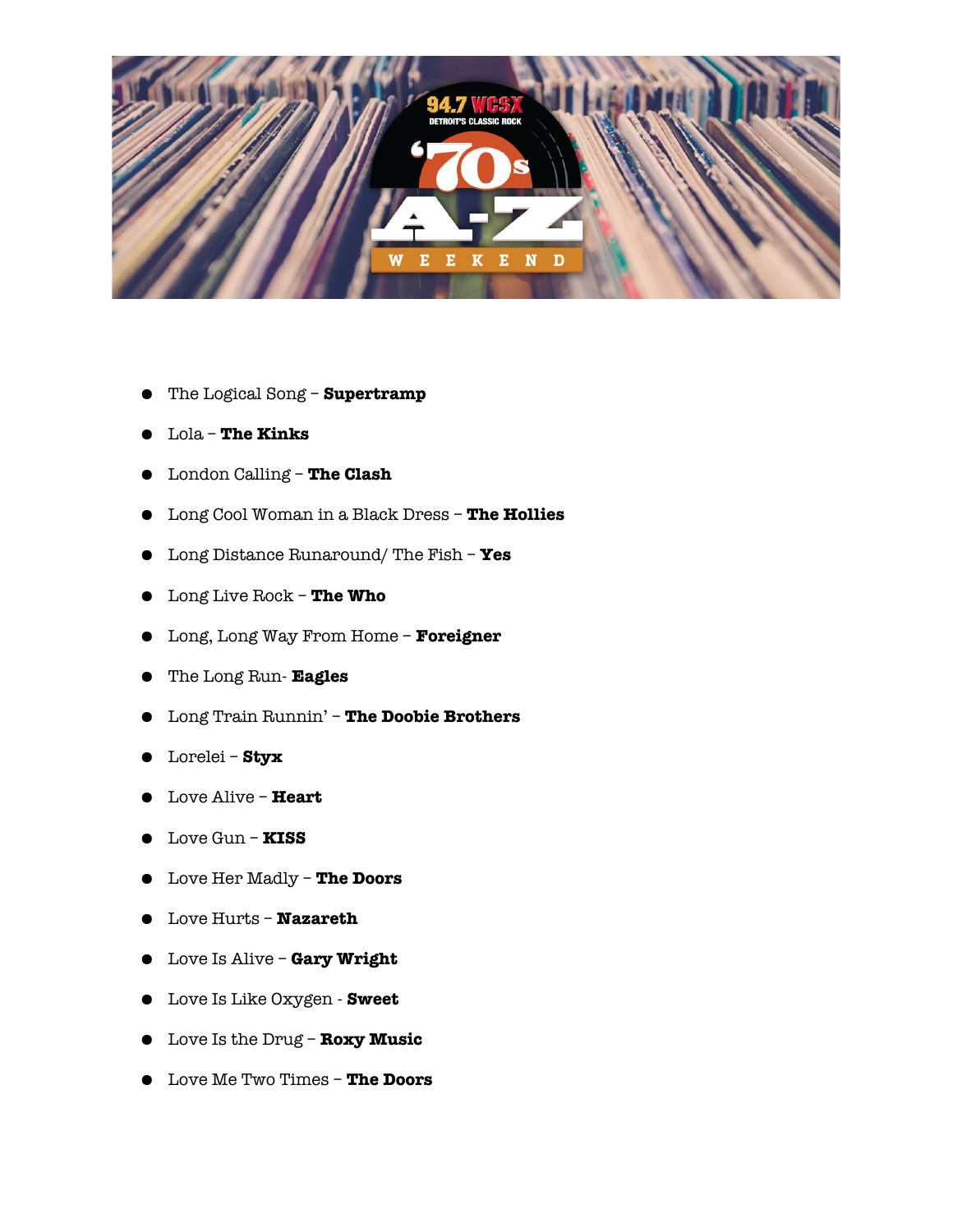

- Love Reign o'er Me **The Who**
- Love the One You're With **Stephen Stills**
- Lovin', Touchin', Squeezin' **Journey**
- Low Rider **War**
- The Low Spark of High Heeled Boys **Traffc**
- Lowdown **Boz Scaggs**
- Lucky Man **Emerson, Lake & Palmer**
- Lyin' Eyes **Eagles**

#### **M**

- Maggie May **Rod Stewart**
- Magic Man **Heart**
- Mainstreet **Bob Seger & the Silver Bullet Band**
- Make Me Smile **Chicago**
- Mama Told me (Not to Come) **Three Dog Night**
- Man on the Silver Mountain **Rainbow**
- Magaritaville **Jimmy Buffet**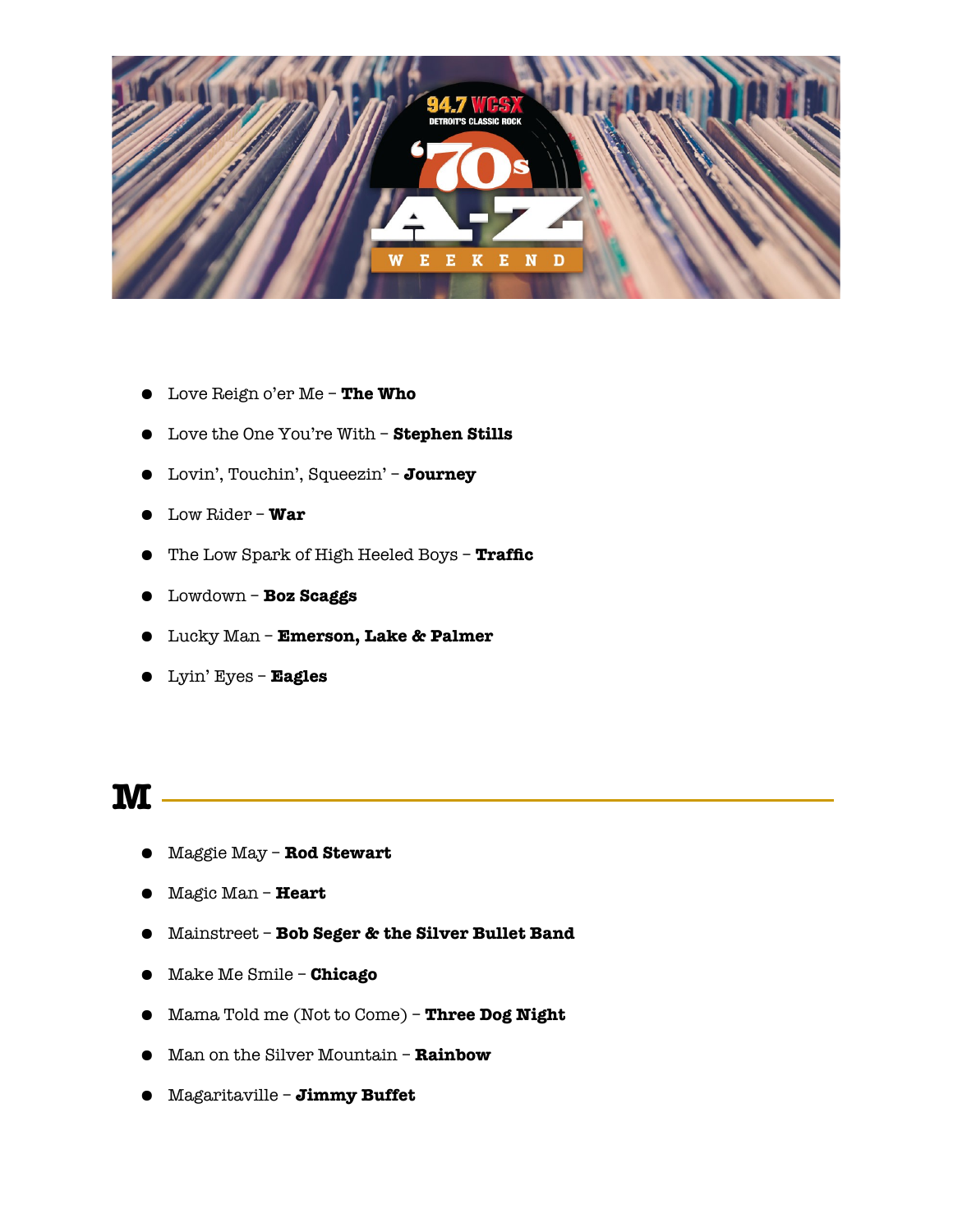

- Maybe I'm Amazed **Paul McCartney**
- Me and Bobby McGee **Janis Joplin**
- Me and Julio Down by the Schoolyard **Paul Simon**
- Melissa **The Allman Brothers Band**
- Midnight Rider **The Allman Brothers Band**
- Miracles **Jefferson Starship**
- Miss You **The Rolling Stones**
- Mississippi Queen **Mountain**
- Misty Mountain Hop **Led Zeppelin**
- Monday Morning **Fleetwood Mac**
- Money **Pink Floyd**
- Monkey Man **Rolling Stones**
- Moondance **Van Morrison**
- More Than a Feeling **Boston**
- Mother **Pink Floyd**
- Move It on Over **George Thorogood and the Destroyers**
- Movin' On **Bad Company**
- Moving in Stereo **The Cars**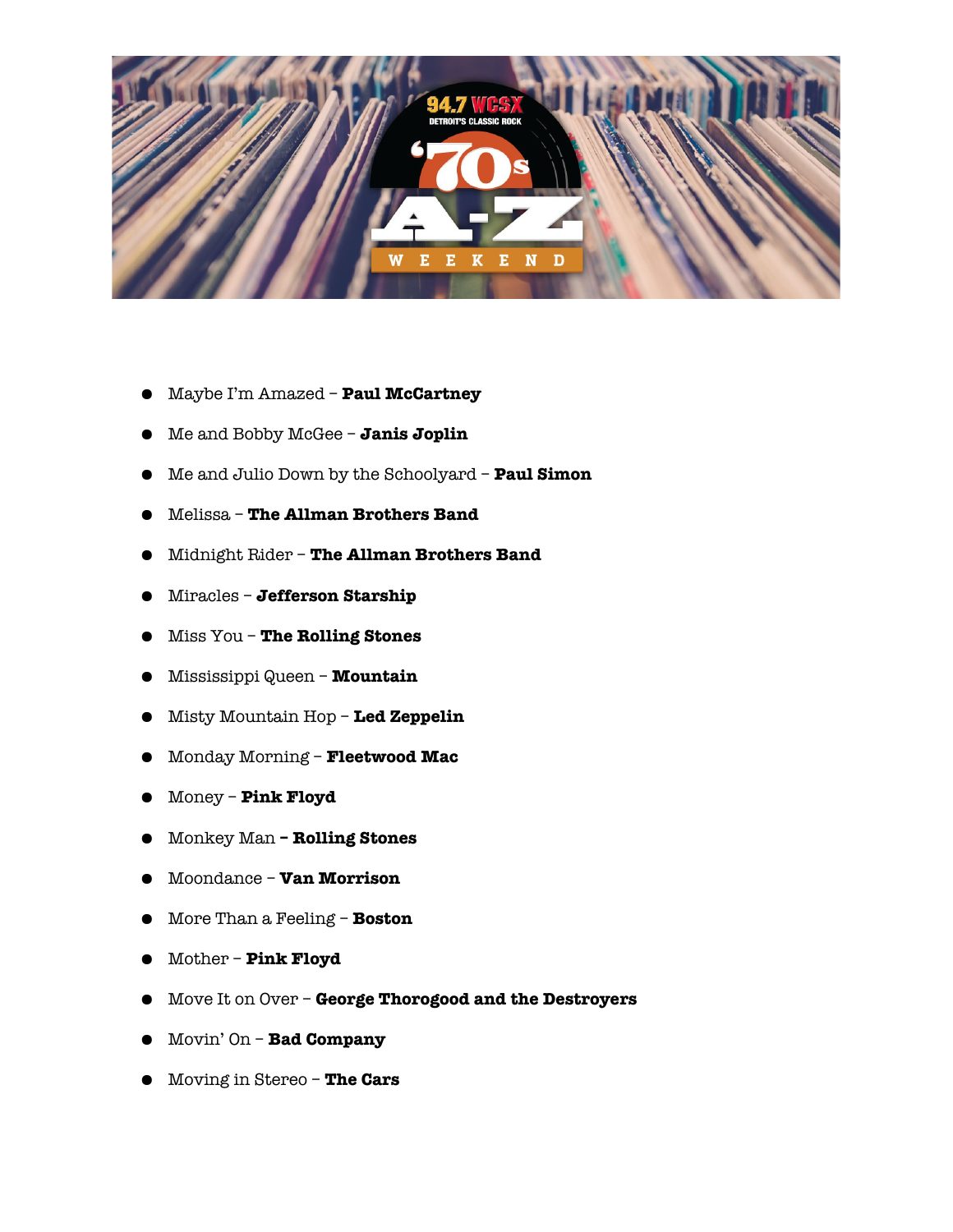

- Musta Got Lost **The J. Geils Band**
- My Best Friend's Girl **The Cars**
- My Old School **Steely Dan**
- My Sharona- **The Knack**
- My Sweet Lord **George Harrison**

#### **N**

- Never Been Any Reason **Head East**
- Never Going Back Again **Fleetwood Mac**
- New York Groove **Ace Frehley**
- Night Moves **Bob Seger & the Silver Bullet Band**
- Nineteen Hundred and Eighty-Five **Paul McCartney and Wings**
- No Matter What **Badfnger**
- No More Mr. Nice Guy **Alice Cooper**
- No More No More **Aerosmith**
- No Sugar Tonight/New Mother Nature **The Guess Who**
- No Time **The Guess Who**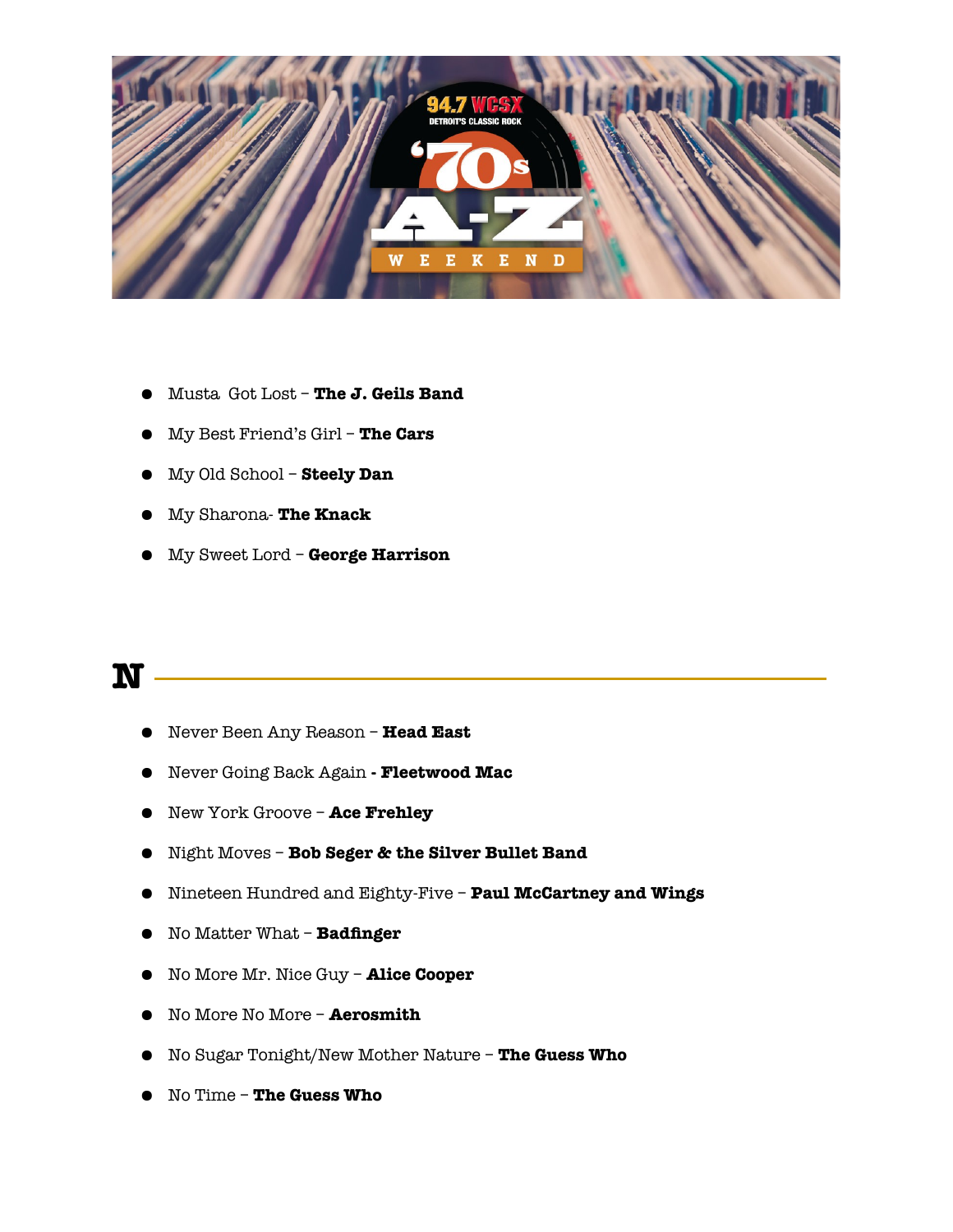

● Nobody's Fault but Mine – **Led Zeppelin**

#### **O**

- The Ocean **Led Zeppelin**
- Oh Well **The Rockets**
- Old Man **Neil Young**
- Old Time Rock and Roll **Bob Seger & the Silver Bullet Band**
- One Bourbon, One Scotch, One Beer **George Thorogood and the Destroyers**
- One of These Nights **Eagles**
- One Toke Over the Line **Brewer & Shipley**
- One Way or Another **Blondie**
- One Way Out **The Allman Brothers Band**
- Only the Good Die Young **Billy Joel**
- Over My Head **Fleetwood Mac**
- Over the Hills and Far Away **Led Zeppelin**
- Oye Como Va **Santana**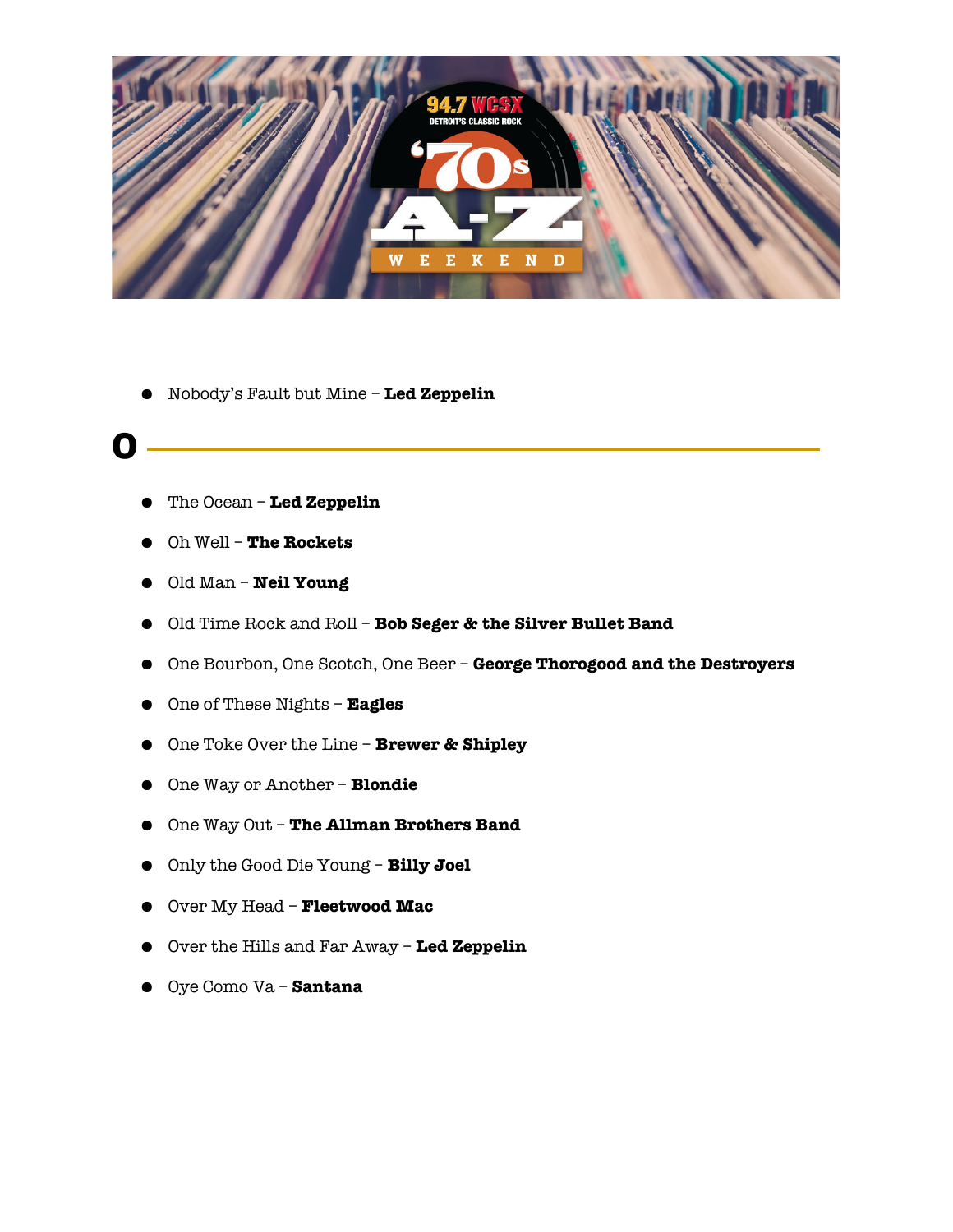

**P** 

- Panic in Detroit **David Bowie**
- Paradise by the Dashboard Light **Meat Loaf**
- Paranoid **Black Sabbath**
- Peace of Mind **Boston**
- Peaceful Easy Feeling **Eagles**
- Peg **Steely Dan**
- Philadelphia Freedom **The Elton John Band**

<u> 1980 - Johann Barn, mars an t-Amerikaansk kommunister (</u>

- Piano Man **Billy Joel**
- Point of Know Return **Kansas**
- Positively 4th Street **Bob Dylan**
- The Pretender **Jackson Browne**

#### **Q**

● Question – **The Moody Blues**

#### **R**

● Radar Love – **Golden Earring**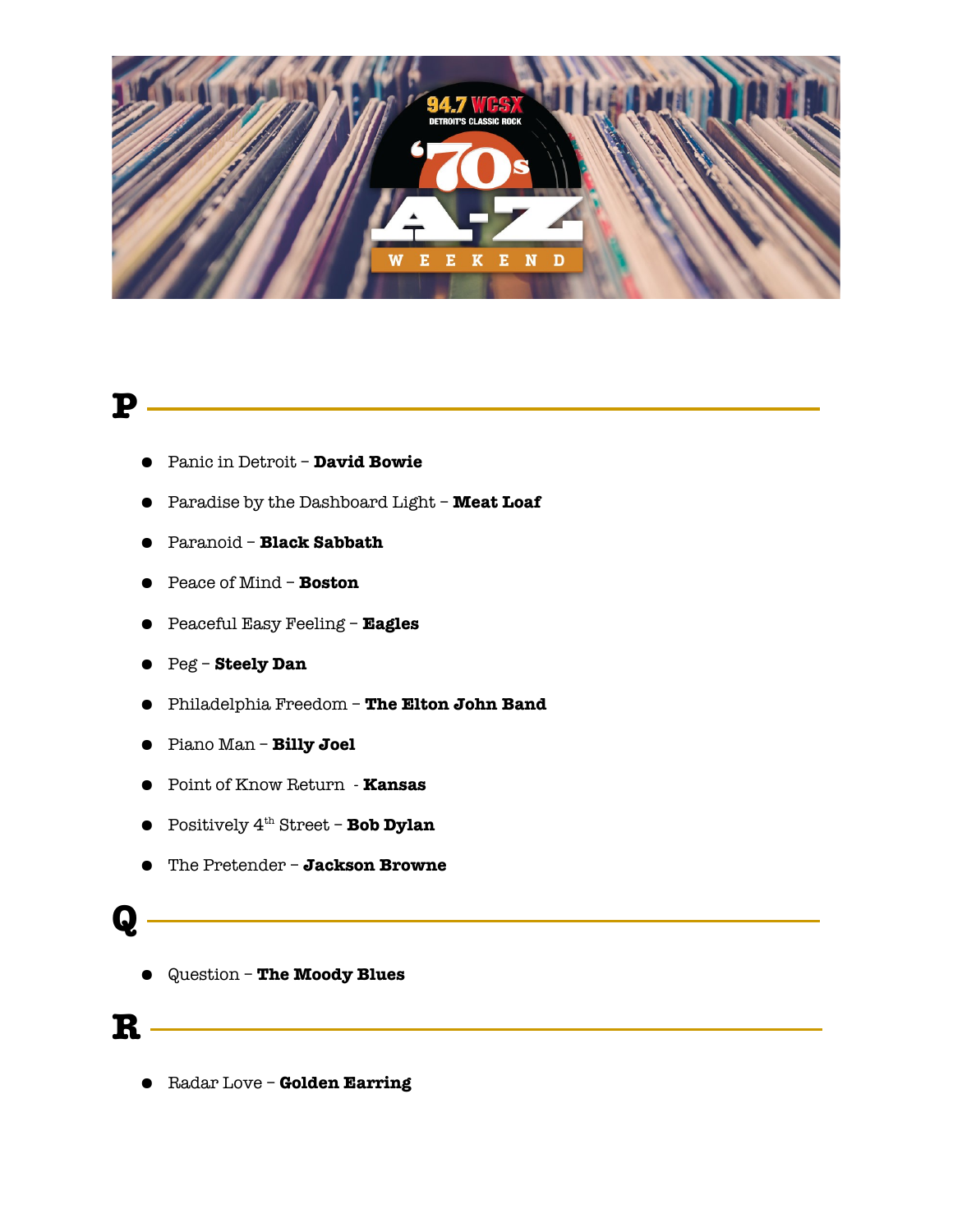

- Ramblin' Gamblin' Man (live) **Bob Seger & the Silver Bullet Band**
- Ramblin' Man **The Allman Brothers Band**
- Ready for Love **Bad Company**
- Rebel Rebel **David Bowie**
- Reelin' in the Years **Steely Dan**
- Refugee **Tom Petty and the Heartbreakers**
- Renegade **Styx**
- Rhiannon **Fleetwood Mac**
- Ride Captain Ride **Blues Image**
- Riders on the Storm **The Doors**
- Right Place, Wrong Time **Dr. John**
- Rikki Don't Lose That Number **Steely Dan**
- Roadhouse Blues **The Doors**
- Rock and Roll **Led Zeppelin**
- Rock & Roll Band **Boston**
- Rock 'n' Roll Fantasy **Bad Company**
- Rock and Roll, Hoochie Koo **Rick Derringer**
- Rock and Roll Never Forgets **Bob Seger & the Silver Bullet Band**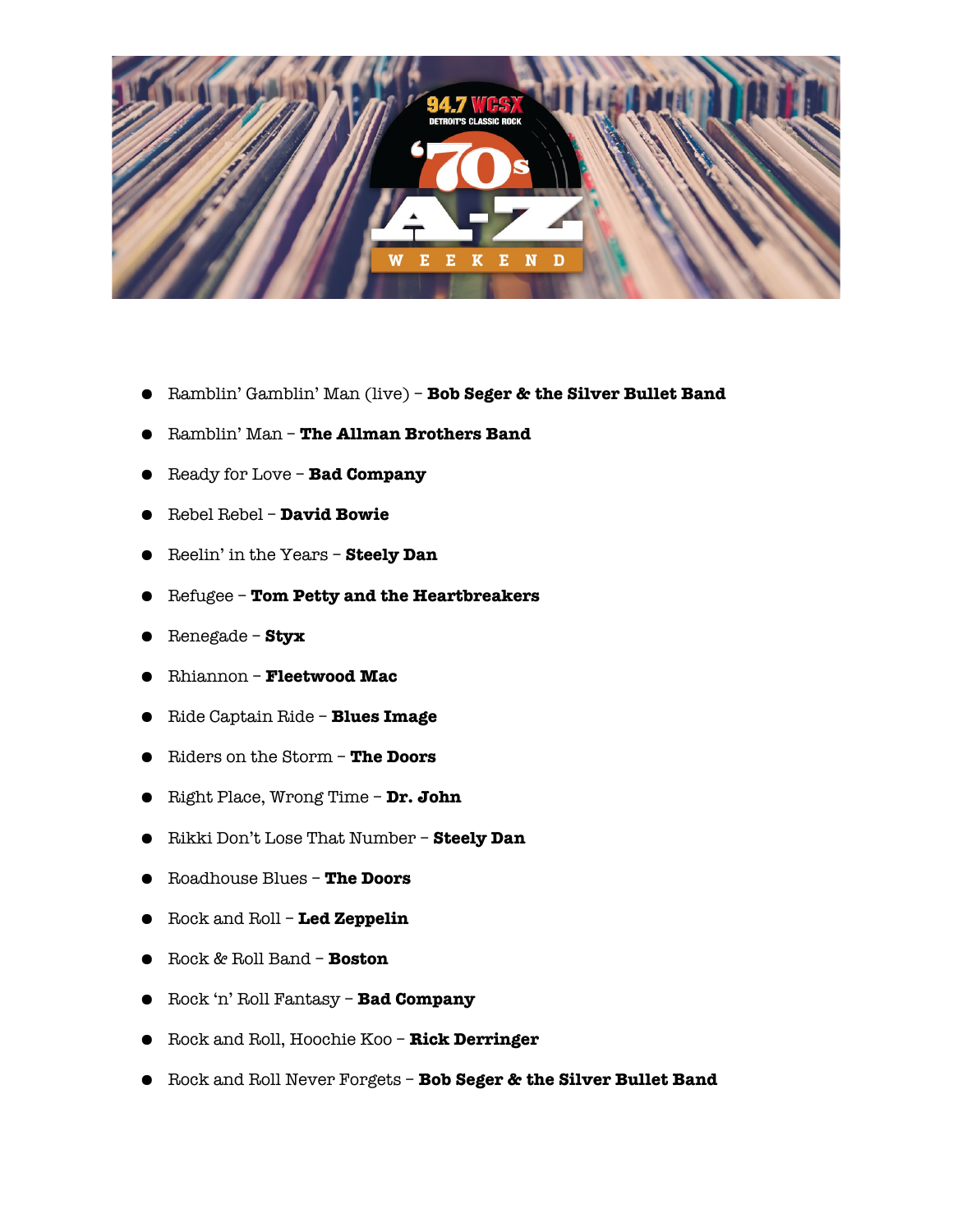

- Rock and Roll All Nite (Live) **KISS**
- Rock Candy **Montrose**
- Rock'n Me **Steve Miller Band**
- Rock On **David Essex**
- Rock Steady **Bad Company**
- Rocket Man **Elton John**
- Rockin' Down the Highway **The Doobie Brothers**
- Rocky Mountain Way **Joe Walsh**
- Roll On Down the Highway **Bachman-Turner Overdrive**
- Roll with the Changes **REO Speedwagon**
- Roller **April Wine**
- Roundabout **Yes**
- Roxanne **The Police**
- Run Like Hell **Pink Floyd**
- Run Run Run **Jo Jo Gunne**
- Running on Empty **Jackson Browne**
- Runnin' with the Devil **Van Halen**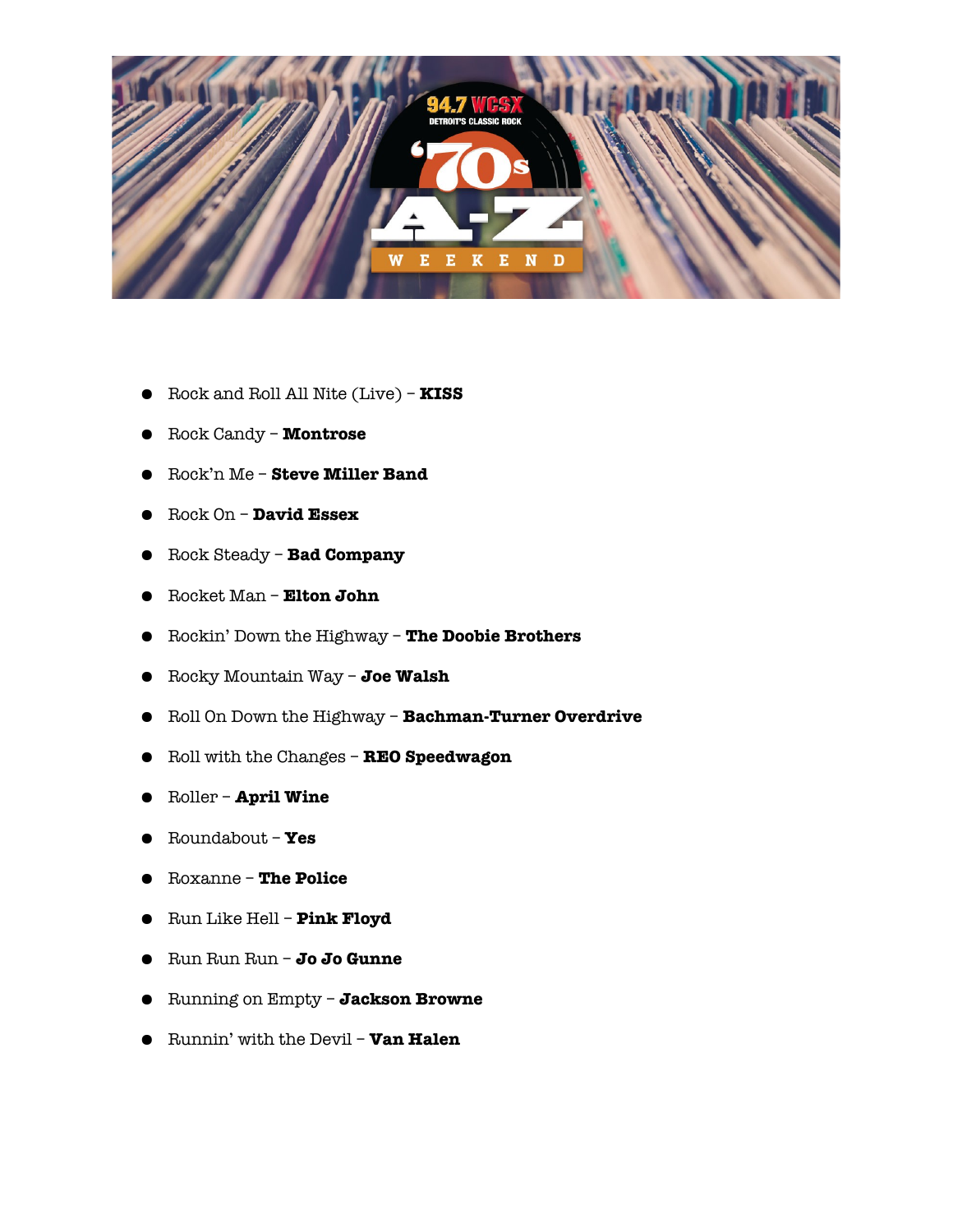

#### **S**

- Same Old Song and Dance **Aerosmith**
- Saturday in the Park **Chicago**
- Saturday Night Special **Lynyrd Skynyrd**
- Saturday Night's Alright for Fighting **Elton John**
- Say You Love Me **Fleetwood Mac**
- School's Out **Alice Cooper**
- Second Hand News **Fleetwood Mac**
- The Seeker **The Who**
- Serenade **Steve Miller Band**
- Share the Land **The Guess Who**
- Shattered **The Rolling Stones**
- Shine On You Crazy Diamond **Pink Floyd**
- Shooting Star –**Bad Company**
- Shout It Out Loud **KISS**
- Show Me the Way **Peter Frampton**
- Showdown **Electric Light Orchestra**
- Signs **Five Man Electrical Band**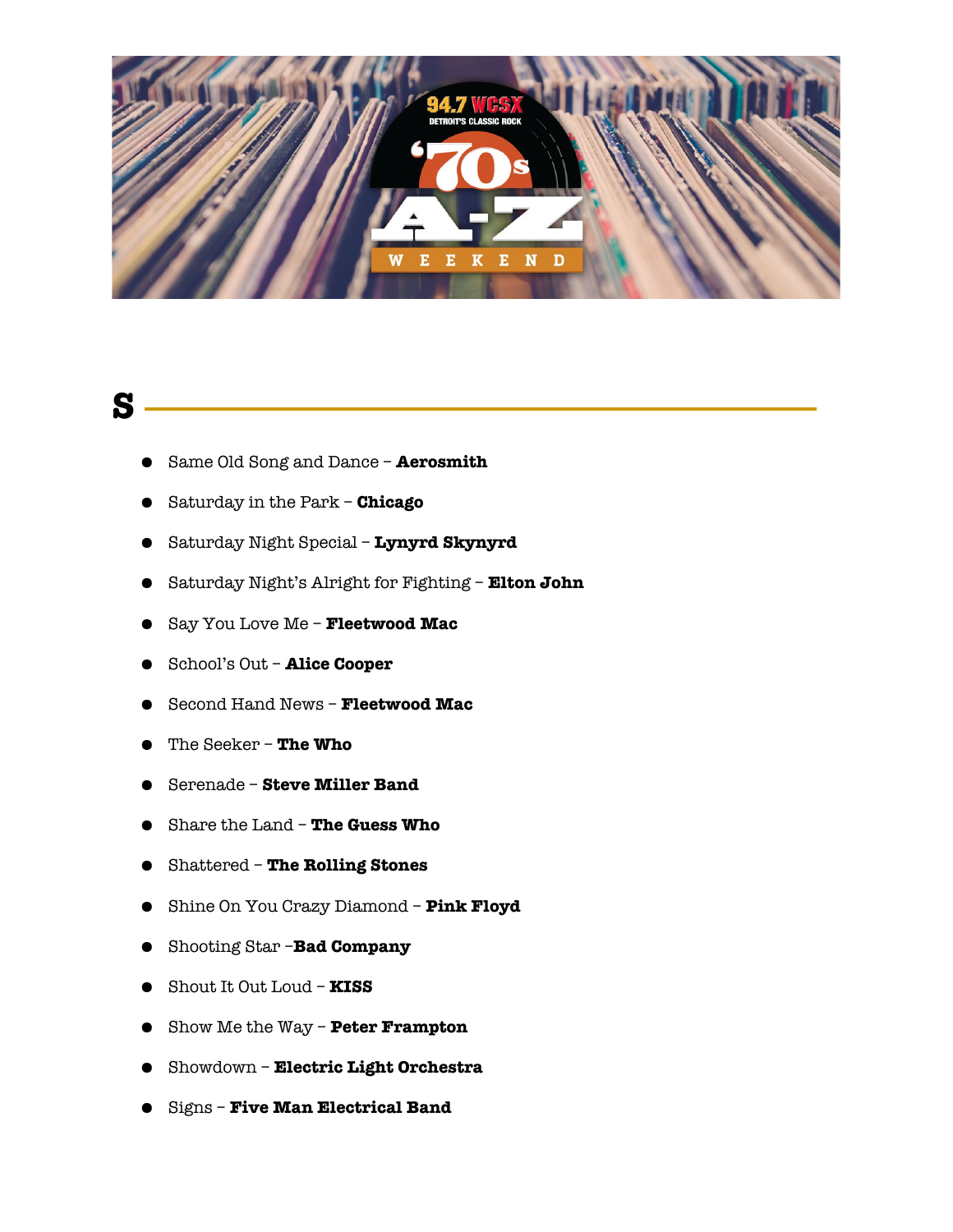

- Silver, Blue & Gold **Bad Company**
- Simple Man **Lynyrd Skynyrd**
- Sister Golden Hair **America**
- Slip Kid **The Who**
- Slow Ride **Foghat**
- Smoke on the Water **Deep Purple**
- Smokin' **Boston**
- Smokin' in the Boys Room **Brownsville Station**
- So in to You **Atlanta Rhythm Section**
- Some Kind of Wonderful **Grand Funk Railroad**
- Somebody to Love **Queen**
- Something About You **Boston**
- Southern Man **Neil Young**
- Speak to Me/Breathe in the Air **Pink Floyd**
- Spill the Wine **Eric Burdon & War**
- Spirit in the Night **Bruce Springsteen**
- Spirit in the Sky **Norman Greenbaum**
- Squeeze Box **The Who**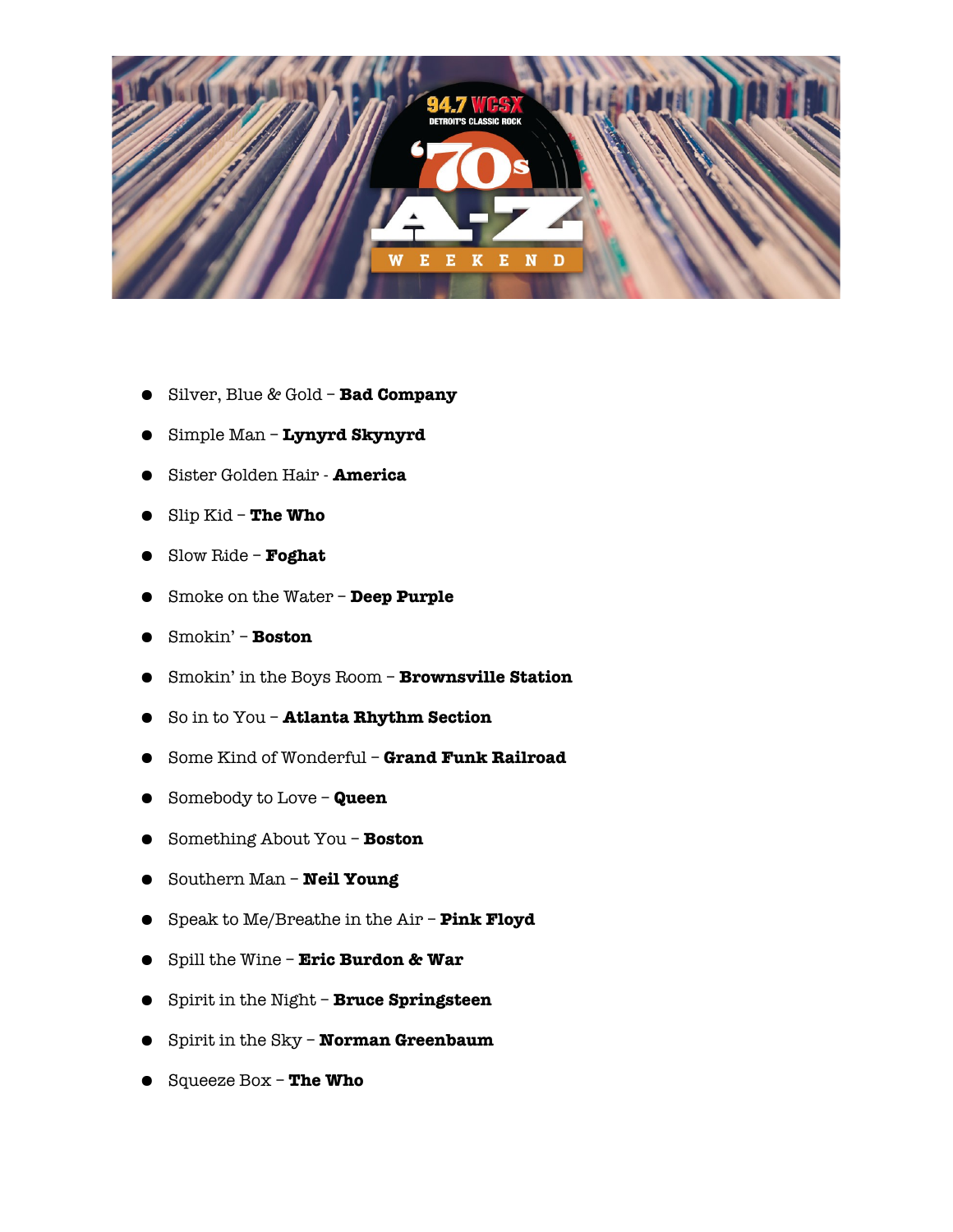

- Stairway to Heaven **Led Zeppelin**
- The Stake **Steve Miller Band**
- Statesboro Blues The Allman Brothers Band
- Stay with Me **Faces**
- Stealin' **Uriah Heep**
- Still the One **Orleans**
- Still the Same **Bob Seger & the Silver Bullet Band**
- The Story in Your Eyes **The Moody Blues**
- Straight On **Heart**
- Strange Magic **Electric Light Orchestra**
- The Stranger **Billy Joel**
- Stranglehold **Ted Nugent**
- Strutter **KISS**
- Stuck in the Middle with You **Stealers Wheel**
- Suffragette City **David Bowie**
- Sugar Magnolia **Grateful Dead**
- Suite Madame Blue **Styx**
- Sultans of Swing **Dire Straits**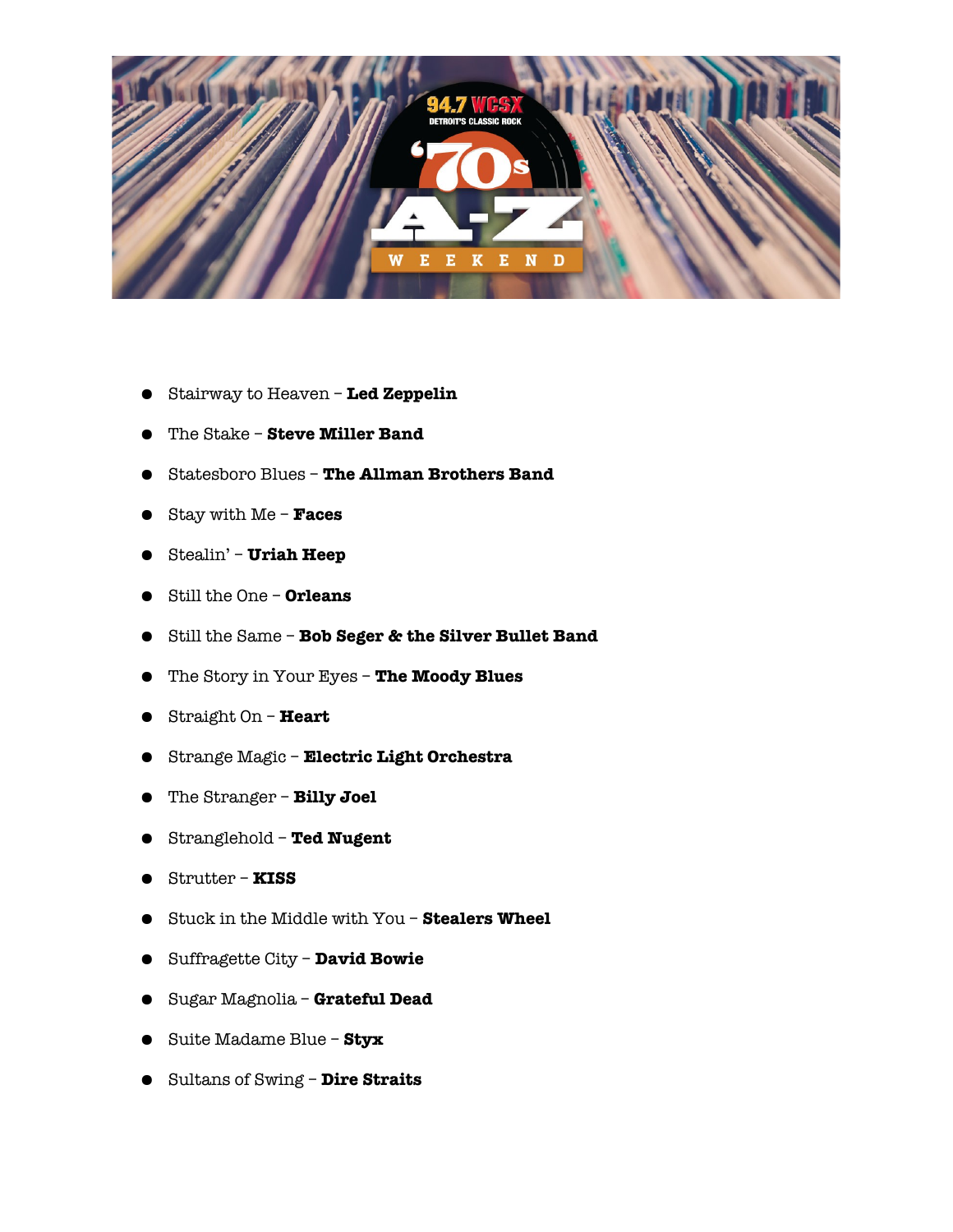

- Summertime Blues **The Who**
- Sunspot Baby **Bob Seger & the Silver Bullet Band**
- Superstition **Stevie Wonder**
- Surrender **Cheap Trick**
- Sweet Emotion **Aerosmith**
- Sweet Home Alabama **Lynyrd Skynyrd**
- Sweet Leaf **Black Sabbath**
- Sweet Talkin' Woman **Electric Light Orchestra**
- Swingtown **Steve Miller Band**

#### **T**

- T.N.T. **AC/DC**
- Take It Easy **Eagles**
- Take It to the Limit **Eagles**
- Take Me in Your Arms (Rock Me a Little While) **The Doobie Brothers**
- Take Me to the Pilot **Elton John**
- Take Me to the River **Talking Heads**
- Take the Long Way Home **Supertramp**
- Take the Money and Run **Steve Miller Band**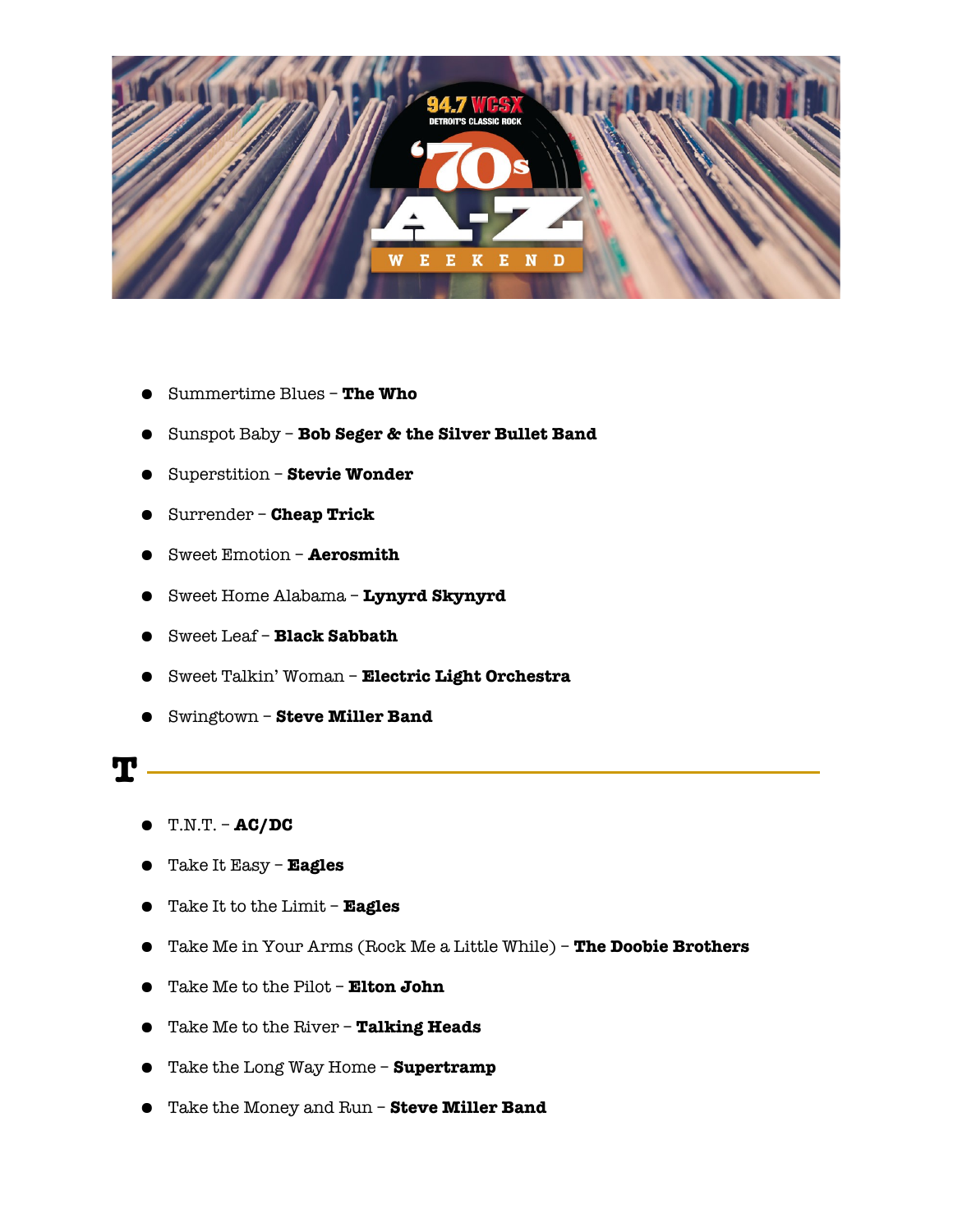

- Takin' Care of Business **Bachman-Turner Overdrive**
- Takin' It to the Streets **The Doobie Brothers**
- Tangled Up in Blue **Bob Dylan**
- Teach Your Children **Crosby, Stills, Nash & Young**
- Teacher **Jethro Tull**
- Telephone Line **Electric Light Orchestra**
- Tenth Avenue Freeze-Out **Bruce Springsteeen**
- Tequila Sunrise **Eagles**
- That Smell **Lynyrd Skynyrd**
- There Goes Another Love Song **Outlaws**
- 30 Days in the Hole **Humble Pie**
- Those Shoes **Eagles**
- Thunder Island **Jay Ferguson**
- Till It Shines **Bob Seger & the Silver Bullet Band**
- Time **Pink Floyd**
- Time for Me to Fly **REO Speedwagon**
- Tiny Dancer **Elton John**
- Toys in the Attic **Aerosmith**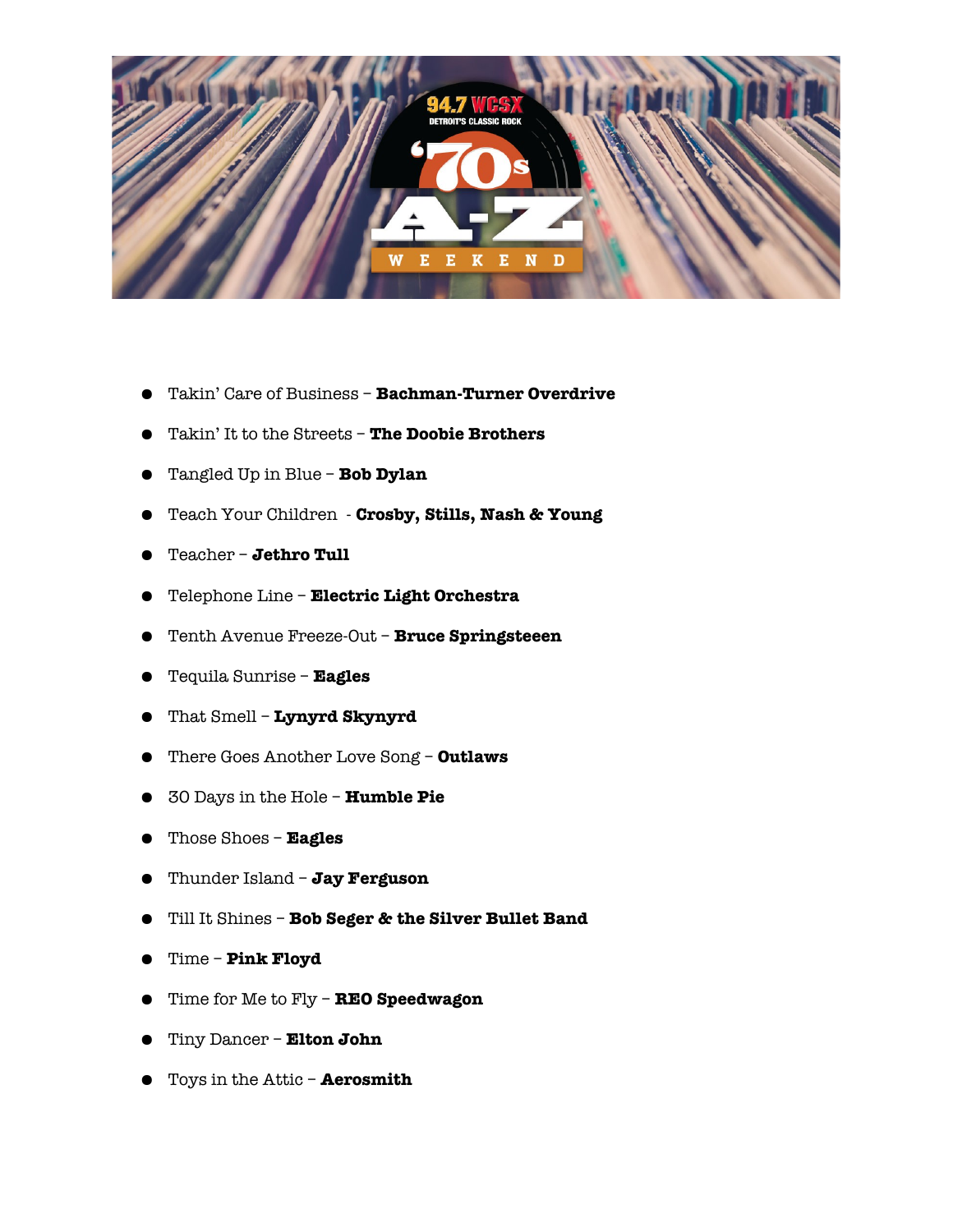

- Train in Vain **The Clash**
- Train Kept A-Rollin' **Aerosmith**
- Trampled Under Foot **Led Zeppelin**
- Travelin' Man/Beautiful Loser **Bob Seger & the Silver Bullet Band**
- Truckin' **Grateful Dead**
- Tryin' to Live My Life Without You **Bob Seger & the Silver Bullet Band**
- Tuesday's Gone **Lynyrd Skynyrd**
- Tumbling Dice **The Rolling Stones**
- Turn the Page (Live) **Bob Seger & the Silver Bullet Band**
- Turn to Stone **Electric Light Orchestra**
- Tush **ZZ Top**
- Two Out of Three Ain't Bad **Meat Loaf**
- Two Tickets to Paradise **Eddie Money**
- **U** 
	- Under My Wheels **Alice Cooper**
	- Uneasy Rider **Charlie Daniels Band**
	- Us and Them/Any Colour You Like **Pink Floyd**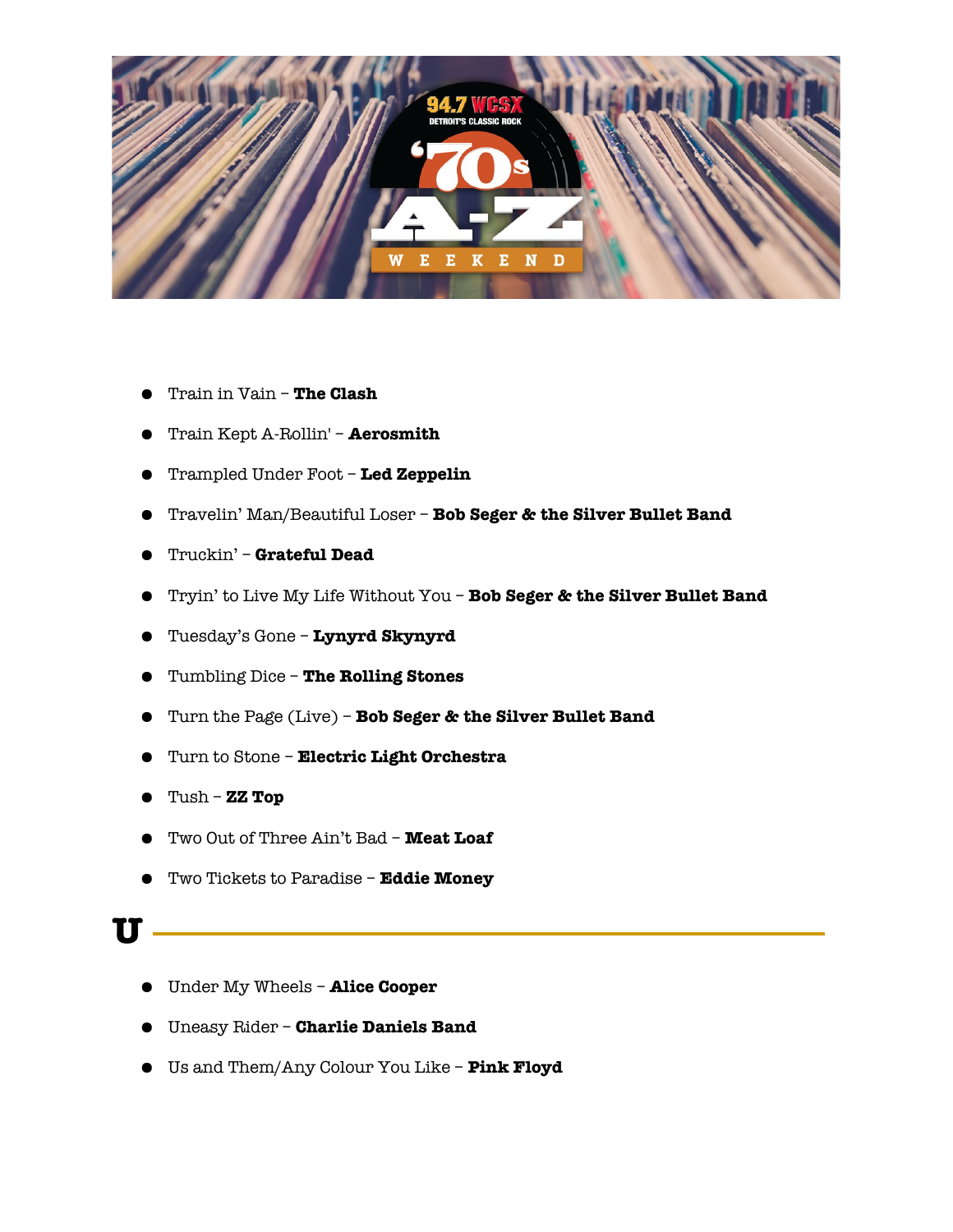

#### **V**

- Venus and Mars/Rock Show –**Wings**
- Victim of Love **Eagles**

#### **W**

- Waitin' for the Bus/Jesus Just Left Chicago **ZZ Top**
- Walk Away **James Gang**
- Walk on the Wild Side **Lou Reed**
- Walk This Way **Aerosmith**
- War Pigs **Black Sabbath**
- We Will Rock You/We Are the Champions **Queen**
- We're an American Band **Grand Funk Railroad**
- We've Got Tonight **Bob Seger & the Silver Bullet Band**
- Welcome to the Machine **Pink Floyd**
- Werewolves of London **Warren Zevon**
- What's Your Name **Lynyrd Skynyrd**
- Wheel in the Sky **Journey**
- Who Are You **The Who**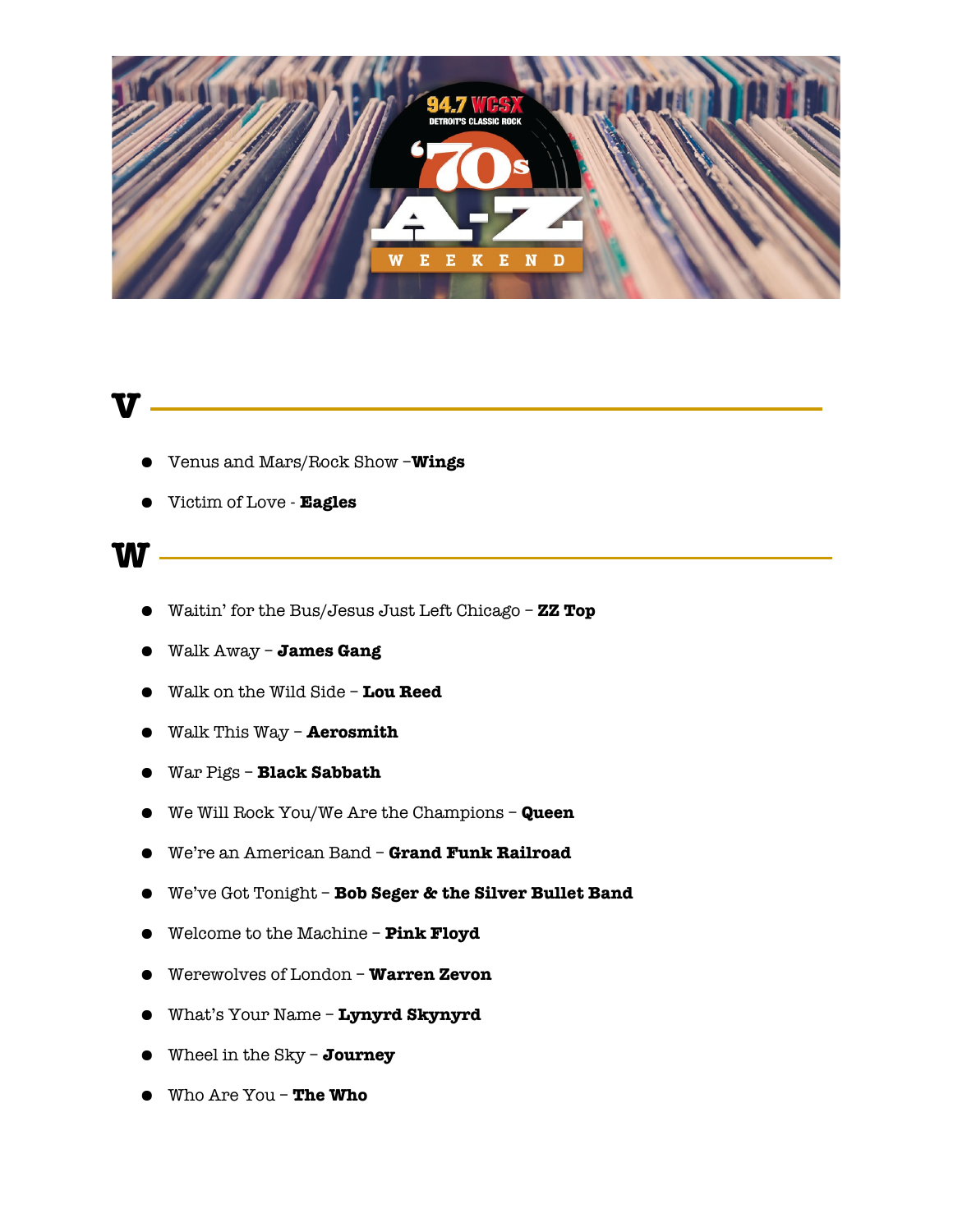

- Who Do You Love **George Thorogood and the Destroyers**
- Whole Lotta Rosie **AC/DC**
- Wild Night **Van Morrison**
- Wish You Were Here **Pink Floyd**
- Witchy Woman **Eagles**
- Woman from Tokyo **Deep Purple**
- Won't Get Fooled Again **The Who**
- Woodstock **Crosby, Stills, Nash & Young**



- You Ain't Seen Nothing Yet **Bachman-Turner Overdrive**
- You Got That Right **Lynyrd Skynyrd**
- You Make Loving Fun **Fleetwood Mac**
- You Really Got Me **Van Halen**
- You Took the Words Right Out of My Mouth **Meat Loaf**
- You Wear it Well **Rod Stewart**
- You're All I've Got Tonight **The Cars**
- You're My Best Friend **Queen**
- Young Americans **David Bowie**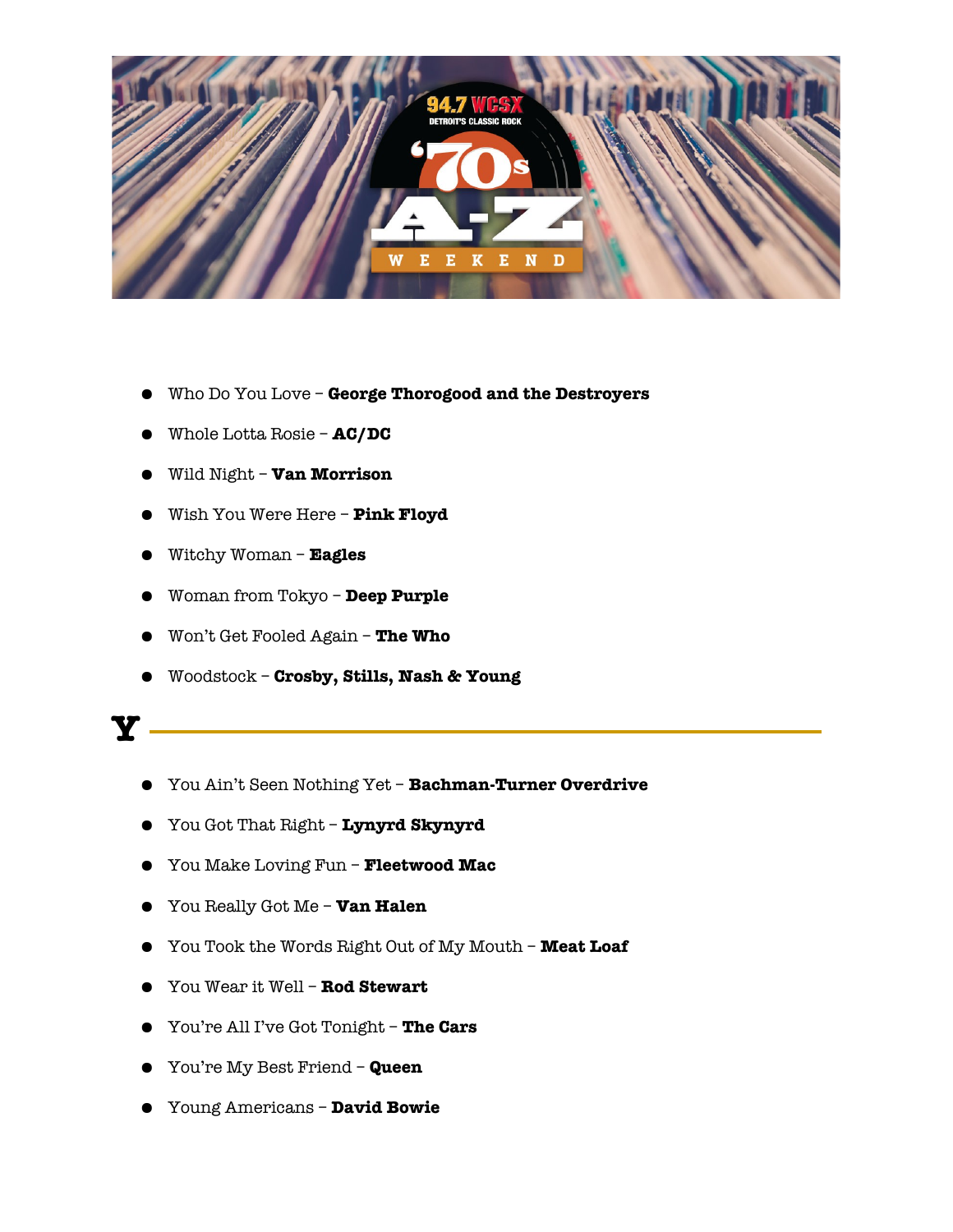

● Young Lust – **Pink Floyd**

### **Z**

● Ziggy Stardust – **David Bowie**